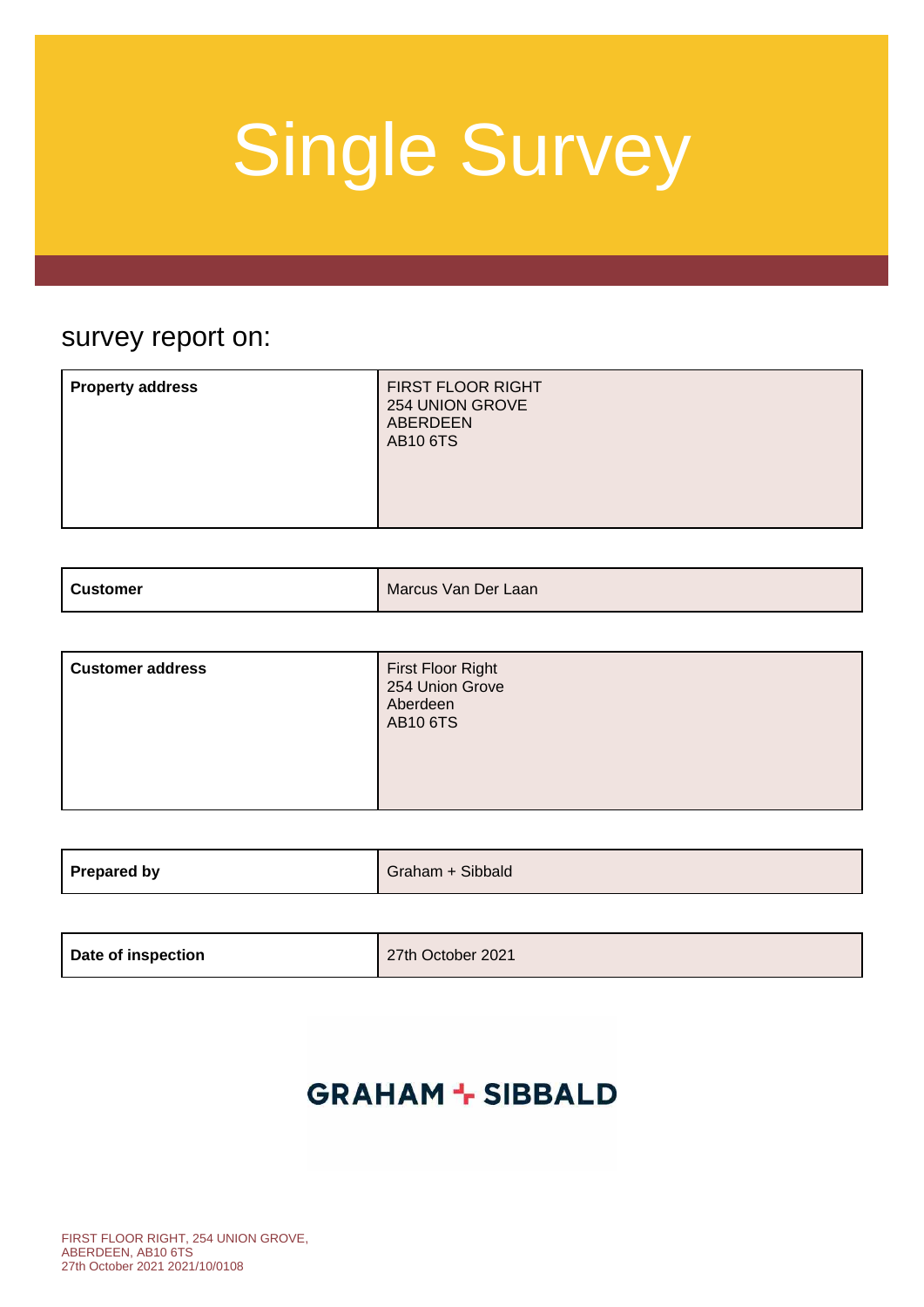### **PART 1 - GENERAL**

### **1.1 THE SURVEYORS**

The Seller has engaged the Surveyors to provide the Single Survey Report and a generic Mortgage Valuation Report for Lending Purposes. The Seller has also engaged the Surveyors to provide an Energy Report in the format prescribed by the accredited Energy Company.

The Surveyors are authorised to provide a transcript or retype of the generic Mortgage Valuation Report on to Lender specific pro-forma. Transcript reports are commonly requested by Brokers and Lenders. The transcript report will be in the format required by the Lender but will contain the same information, inspection date and valuation figure as the generic Mortgage Valuation Report and the Single Survey. The Surveyors will decline any transcript request which requires the provision of information additional to the information in the Report and the generic Mortgage Valuation Report until the Seller has conditionally accepted an offer to purchase made in writing.

Once the Seller has conditionally accepted an offer to purchase made in writing, the Purchaser's lender or conveyancer may request that the Surveyors provide general comment on standard appropriate supplementary documentation. In the event of a significant amount of documentation being provided to the Surveyors, an additional fee may be incurred by the Purchaser. Any additional fee will be agreed in writing.

If information is provided to the Surveyors during the conveyancing process which materially affects the valuation stated in the Report and generic Mortgage Valuation Report, the Surveyors reserve the right to reconsider the valuation. Where the Surveyors require to amend the valuation in consequence of such information, they will issue an amended Report and generic Mortgage Valuation Report to the Seller. It is the responsibility of the Seller to ensure that the amended Report and generic Mortgage Valuation Report are transmitted to every prospective Purchaser.

competent to survey, value and report upon Residential Property<sup>1</sup>. The individual Surveyor will be a member of the Royal Institution of Chartered Surveyors who is

If the Surveyors have had a previous business relationship within the past two years with the Seller or Sellers Agent or relative to the property, they will be obliged to indicate this by ticking the adjacent box.

The Surveyors have a written complaints handling procedure. This is available from the offices of the Surveyors at the address stated.

#### **THE REPORT 1.2**

The Surveyors will not provide an amended Report on the Property, except to correct factual inaccuracies.

The Report will identify the nature and source of information relied upon in its preparation.

The Surveyor shall provide a Market Value of the Property, unless the condition of the Property is such that it would be inappropriate to do so. A final decision on whether a loan will be granted rests with the Lender who may impose retentions in line with their lending criteria. The date of condition and value of the property will be the date of inspection.

To date, Purchasers have normally obtained their own report from their chosen Surveyor. By contrast, a Single Survey is instructed by the Seller and made available to all potential Purchasers in the expectation that the successful Purchaser will have relied upon it. The Royal Institution of Chartered Surveyors rules require disclosure of any potential conflict of interest when acting for the Seller and the Purchaser in the same transaction. The Single Survey may give rise to a conflict of interest and if this is of concern to any party they are advised to seek their own independent advice.

<sup>&</sup>lt;sup>1</sup> Which shall be in accordance with the current RICS Valuation Standards (The Red Book) and RICS Rules of Conduct.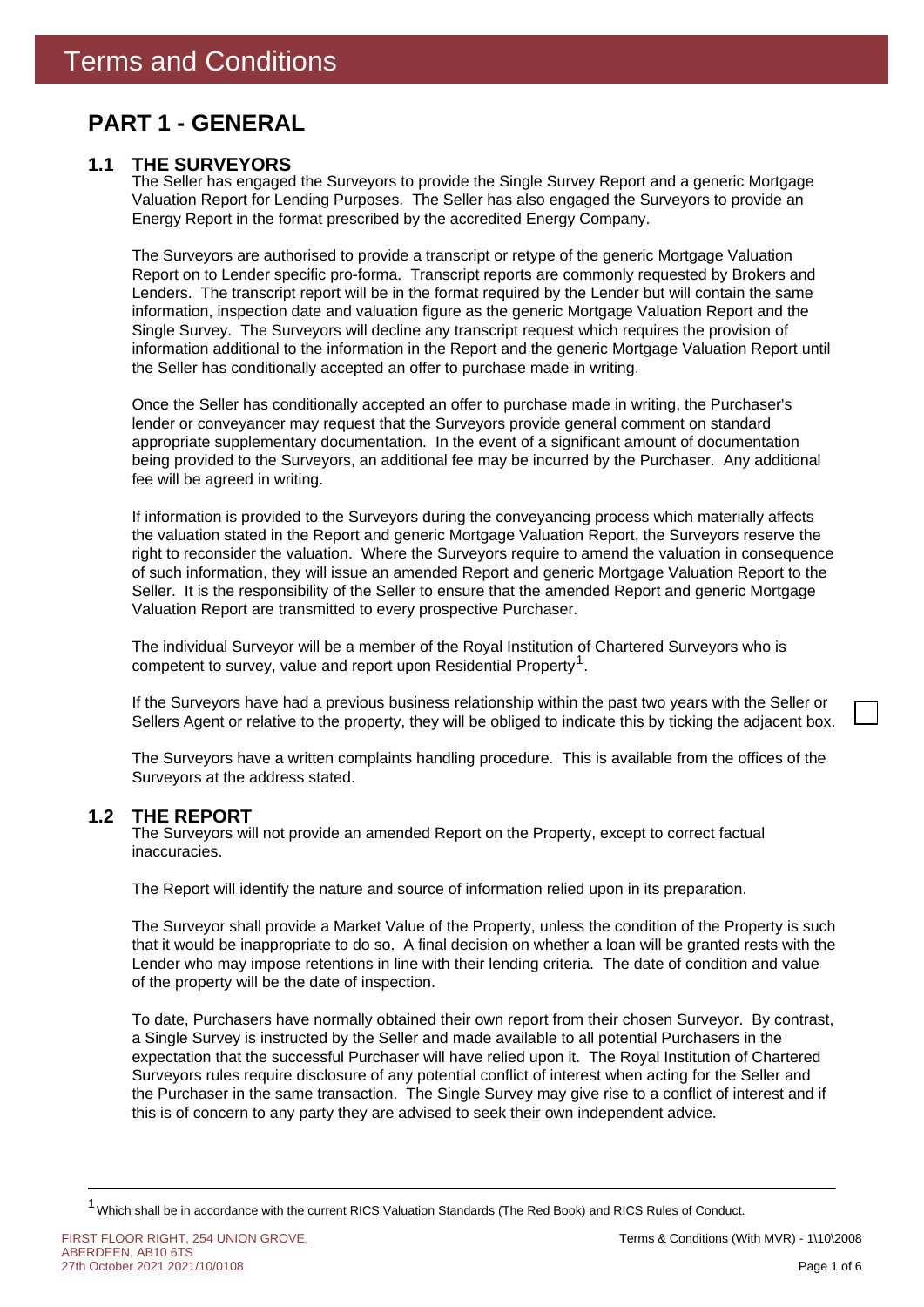The Report and any expressions or assessments in it are not intended as advice to the Seller or Purchaser or any other person in relation to an asking price or any other sales or marketing decisions. The Report is based solely on the Property and is not to be relied upon in any manner whatsoever when considering the valuation or condition of any other property.

If certain minor matters are mentioned in the Report it should not be assumed that the Property is free of other minor defects.

Neither the whole nor any part of the Report may be published in any way, reproduced or distributed by any party other than the Seller, prospective purchasers and the Purchaser and their respective professional advisers without the prior written consent of the Surveyors.

#### **1.3 LIABILITY**

The Report is prepared with the skill and care reasonably to be expected of a competent residential surveyor who is a member of the Royal Institution of Chartered Surveyors.

The Report is addressed to the Seller and was prepared in the expectation that it (or a complete copy) along with these Terms and Conditions (or a complete copy) would (or, as the case might be, would have been) be disclosed and delivered to:-

- the Seller;
- any person(s) noting an interest in purchasing the Property from the Seller;
- any person(s) who make(s) (or on whose behalf is made) an offer to purchase the Property, whether or not that offer is accepted by the Seller;
- the Purchaser; and
- the professional advisers of any of these.

The Surveyors acknowledge that their duty of skill and care in relation to the Report is owed to the Seller and to the Purchaser. The Surveyors accept no responsibility or liability whatsoever in relation to the Report to persons other than the Seller and the Purchaser. The Seller and Purchaser should be aware that if a Lender seeks to rely on this Report they do so at their own risk. In particular, the Surveyors accept no responsibility or liability whatsoever to any Lender in relation to the Report. Any such Lender relies upon the Report entirely at their own risk.

#### **GENERIC MORTGAGE VALUATION REPORT 1.4**

The Surveyors undertake to the Seller that they will prepare a generic Mortgage Valuation Report, which will be issued along with the Single Survey. It is the responsibility of the Seller to ensure that the generic Mortgage Valuation Report is provided to every potential Purchaser.

#### **TRANSCRIPT MORTGAGE VALUATION FOR LENDING PURPOSES 1.5**

provided is entirely a matter for the Lender. The Transcript Mortgage Valuation Report<sup>2</sup> will be from The Surveyors undertake that on being asked to do so by a prospective purchaser, or his/her professional advisor or Lender, they will prepare a Transcript Mortgage Valuation Report for Lending Purposes on terms and conditions to be agreed between the Surveyors and Lender and solely for the use of the Lender and upon which the Lender may rely. The decision as to whether finance will be information contained in the Report and the generic Mortgage Valuation Report.

FIRST FLOOR RIGHT, 254 UNION GROVE, ABERDEEN, AB10 6TS 27th October 2021 2021/10/0108

<sup>2</sup>Which shall be in accordance with the current RICS Valuation Standards (The Red Book) and RICS Rules of Conduct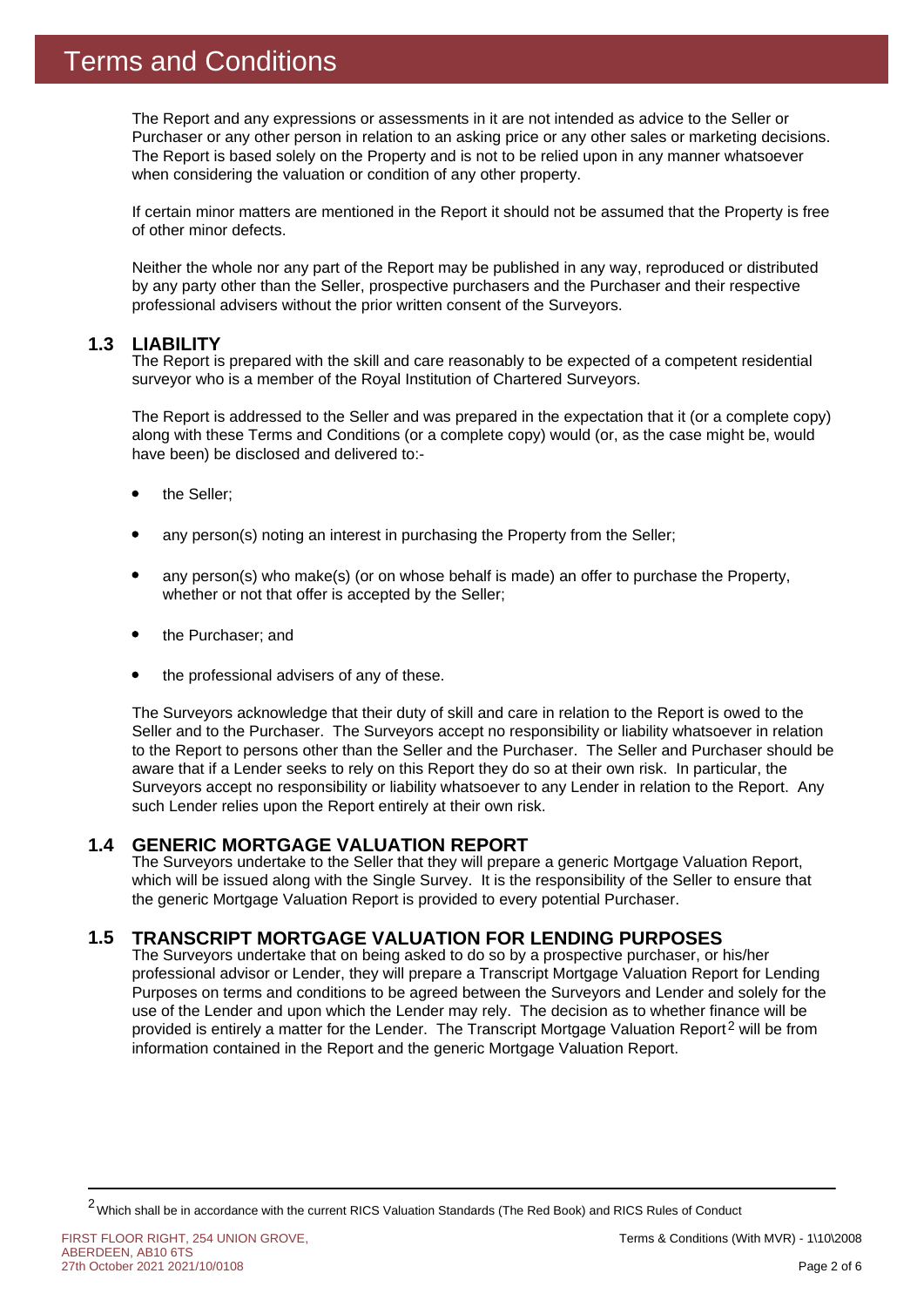### **1.6 INTELLECTUAL PROPERTY**

All intellectual property rights whatsoever (including copyright) in and to the Report, excluding the headings and rubrics, are the exclusive property of the Surveyors and shall remain their exclusive property unless they assign the same to any other party in writing.

#### **PAYMENT 1.7**

The Surveyors are entitled to refrain from delivering the Report to anyone until the fee and other charges for it notified to the Seller have been paid. Additional fees will be charged for subsequent inspections and Reports.

#### **CANCELLATION 1.8**

The Seller will be entitled to cancel the inspection by notifying the Surveyor's office at any time before the day of the inspection.

The Surveyor will be entitled not to proceed with the inspection (and will so report promptly to the Seller) if after arriving at the property, the Surveyor concludes that it is of a type of construction of which the surveyor has insufficient specialist knowledge to be able to provide the inspection satisfactorily. The Surveyor will also be entitled not to proceed if after arriving at the property, the surveyor concludes that the property is exempt under Part 3 of The Housing (Scotland) Act 2006 as detailed in the (Prescribed Documents) Regulations 2008. If there is a potential threat to their health or personal safety, the inspection may be postponed or cancelled, at the Surveyor's discretion.

In the case of cancellation or the inspection not proceeding, the Surveyor will refund any fees paid by the Seller for the inspection and Report, except for expenses reasonably incurred and any fee due in light of the final paragraph of this section.

In the case of cancellation by the Seller, for whatever reason, after the inspection has taken place but before a written report is issued, the Surveyor will be entitled to raise an Invoice equivalent to 80% of the agreed fee.

### **PRECEDENCE 1.9**

If there is any incompatibility between these Terms and Conditions and the Report, these Terms and Conditions take precedence.

### **1.10 DEFINITIONS**

- the "Lender" is the party who has provided or intends or proposes to provide financial assistance to the Purchaser towards the purchase of the Property and in whose favour a standard security will be granted over the Property;
- the "Transcript Mortgage Valuation Report for Lending Purposes" means a separate report, prepared by the Surveyor, prepared from information in the Report and the generic Mortgage Valuation Report, but in a style and format required by the Lender. The Transcript Mortgage Valuation Report for Lending Purposes will be prepared with the skill and care reasonably to be expected from a surveyor who is a member of the Royal Institution of Chartered Surveyors and who is competent to survey, value and report on the Property;
- the "Generic Mortgage Valuation Report" means a separate report, prepared by the Surveyor from information in the Report but in the Surveyor's own format;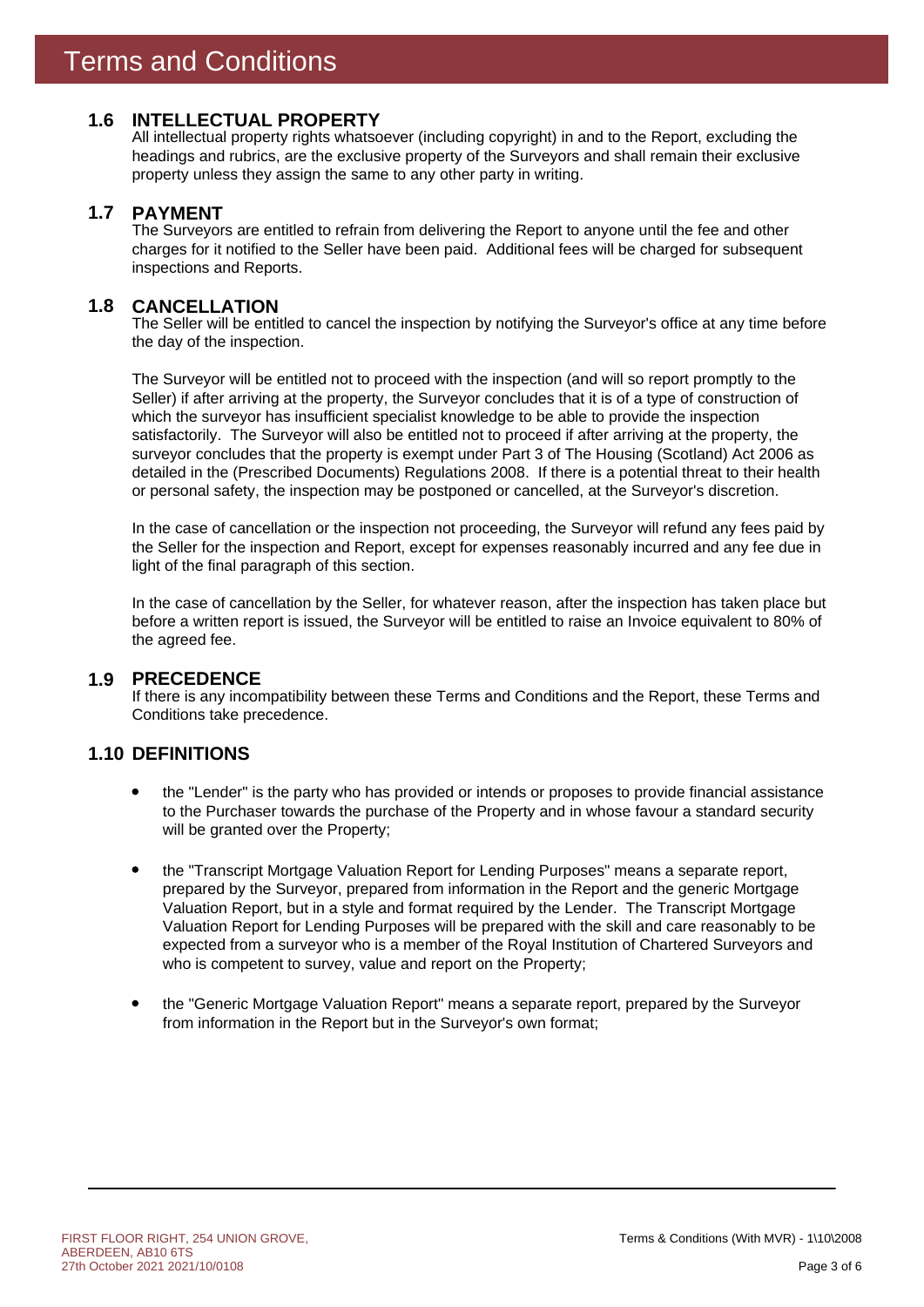- the "Market Value" is the estimated amount for which a property should exchange on the date of valuation between a willing buyer and a willing seller in an arm's-length transaction after proper marketing wherein the parties had each acted knowledgeably, prudently and without compulsion;
- the "Property" is the property which forms the subject of the Report;
- the "Purchaser" is the person (or persons) who enters into a contract to buy the Property from the Seller;
- a "prospective Purchaser" is anyone considering buying the Property;
- the "Report" is the report, of the kind described in Part 2 of these Terms and Conditions and in the form set out in part 1 of Schedule 1 of the Housing (Scotland) Act 2006 (Prescribed Documents) Regulations 2008;
- the "Seller" is/are the proprietor(s) of the Property;
- the "Surveyor" is the author of the Report on the Property; and
- the "Surveyors" are the firm or company of which the Surveyor is an employee, director, member or partner (unless the Surveyor is not an employee, director, member or partner, when the "Surveyors" means the Surveyor) whose details are set out at the head of the Report.
- the "Energy Report" is the advice given by the accredited Energy Company, based on information collected by the Surveyor during the Inspection, and also includes an Energy Performance Certificate, in a Government approved format.

### **PART 2 - DESCRIPTION OF THE REPORT**

#### **THE SERVICE 2.1**

The Single Survey is a Report by an independent Surveyor, prepared in an objective way regarding the condition and value of the Property on the day of the inspection, and who is a member of the Royal Institution of Chartered Surveyors. It includes an Energy Report as required by Statute and this is in the format of the accredited Energy Company. In addition, the Surveyor has agreed to supply a generic Mortgage Valuation Report.

### **THE INSPECTION 2.2**

The Inspection is a general surface examination of those parts of the Property which are accessible: in other words, visible and readily available for examination from ground and floor levels, without risk of causing damage to the Property or injury to the Surveyor.

All references to visual inspection refer to an inspection from within the property at floor level and from ground level within the site and adjoining public areas, without the need to move any obstructions. Any references to left or right are taken facing the front of the property.

The Inspection is carried out with the Seller's permission, without causing damage to the building or contents. Furniture, stored items and insulation are not moved.

Unless identified in the report the Surveyor will assume that no harmful or hazardous materials have been used in the construction. The presence or possible consequences of any site contamination will not be researched.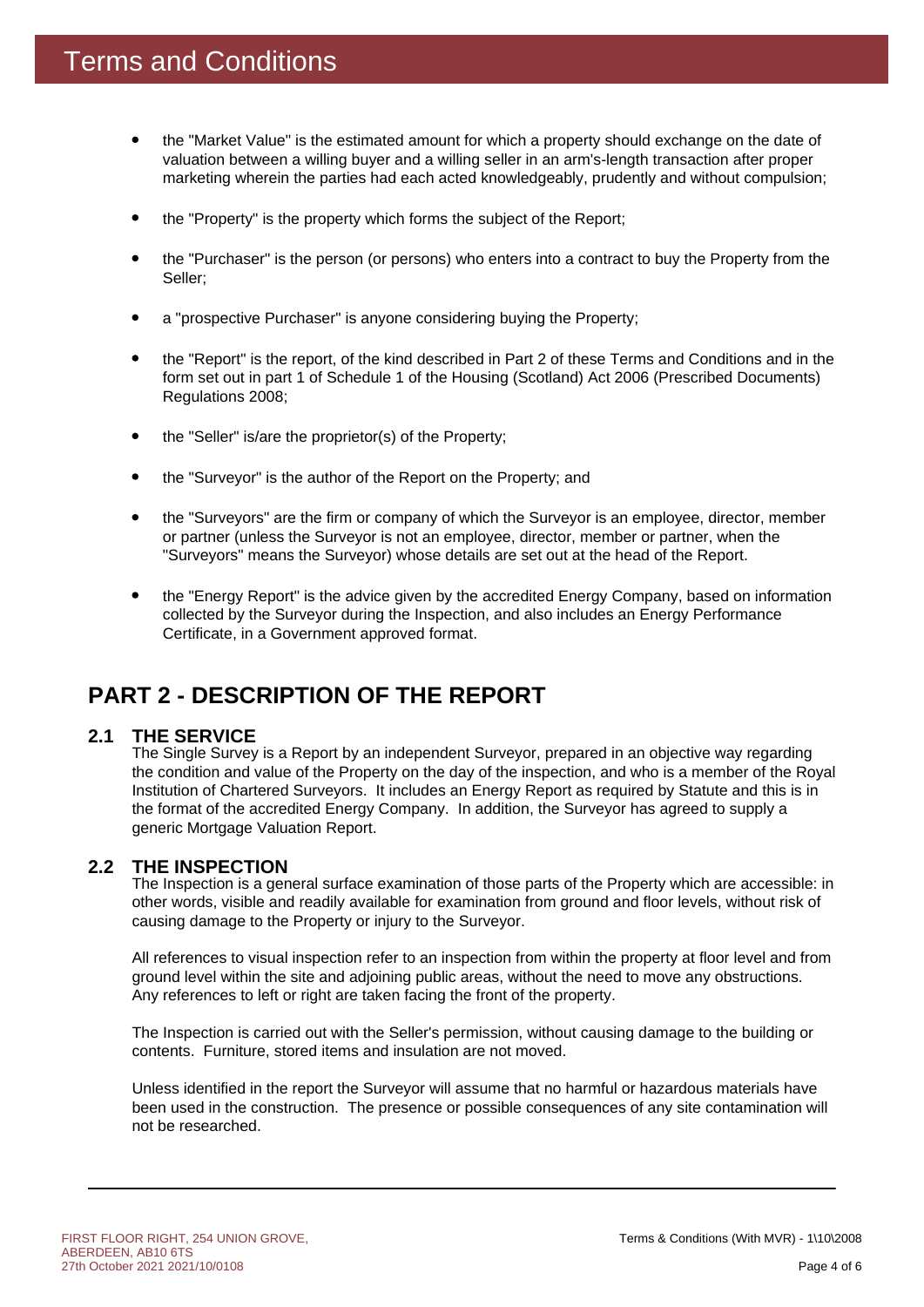The Surveyor will not carry out an asbestos inspection, and will not be acting as an asbestos inspector in completing a Single Survey of properties that may fall within the Control of Asbestos in the Workplace Regulations. In the case of flats it will be assumed that there is a duty holder, as defined in the Regulations and that a Register of Asbestos and effective Management Plan is in place, which does not require any expenditure, or pose a significant risk to health. No enquiry of the duty holder will be made.

#### **THE REPORT 2.3**

The Report will be prepared by the Surveyor who carried out the property inspection and will describe various aspects of the property as defined by the headings of the Single Survey report with the comments being general and unbiased. The report on the location, style and condition of the property, will be concise and will be restricted to matters that could have a material effect upon value and will omit items that, in the Surveyor's opinion, are not significant. If certain minor matters are mentioned, it should not be interpreted that the property is free of any other minor defects.

Throughout the report, the following repair categories will be used to give an overall opinion of the state of repair and condition of the property.

- 1. Category 3: Urgent repairs or replacement are needed now. Failure to deal with them may cause problems to other parts of the property or cause a safety hazard. Estimates for repairs or replacement are needed now.
- 2. Category 2: Repairs or replacement requiring future attention, but estimates are still advised.
- 3. Category 1: No immediate action or repair is needed.

### **WARNING:**

If left unattended, even for a relatively short period, Category 2 repairs can rapidly develop into more serious Category 3 repairs. The existence of Category 2 or Category 3 repairs may have an adverse effect on marketability, value and the sale price ultimately achieved for the property. This is particularly true during slow market conditions when the effect can be considerable.

Parts of the property, which cannot be seen or accessed, will not be reported upon and this will be stated. If the Surveyor suspects that a defect may exist within an unexposed area and which could have a material effect upon the value, he may recommend further investigation by specialist contractors.

### 2.4 SERVICES

Surveyors are not equipped or qualified to test the services and therefore no comment can be interpreted as implying that the design, installation and function of the services are in accordance/compliance with regulations, safety and efficiency expectations. However, comment is made where there is cause to suspect significant defects or shortcomings with the installations. No tests are made of any services or appliances.

### **ACCESSIBILITY 2.5**

A section is included to help identify the basic information interested parties need to know to decide whether to view a property.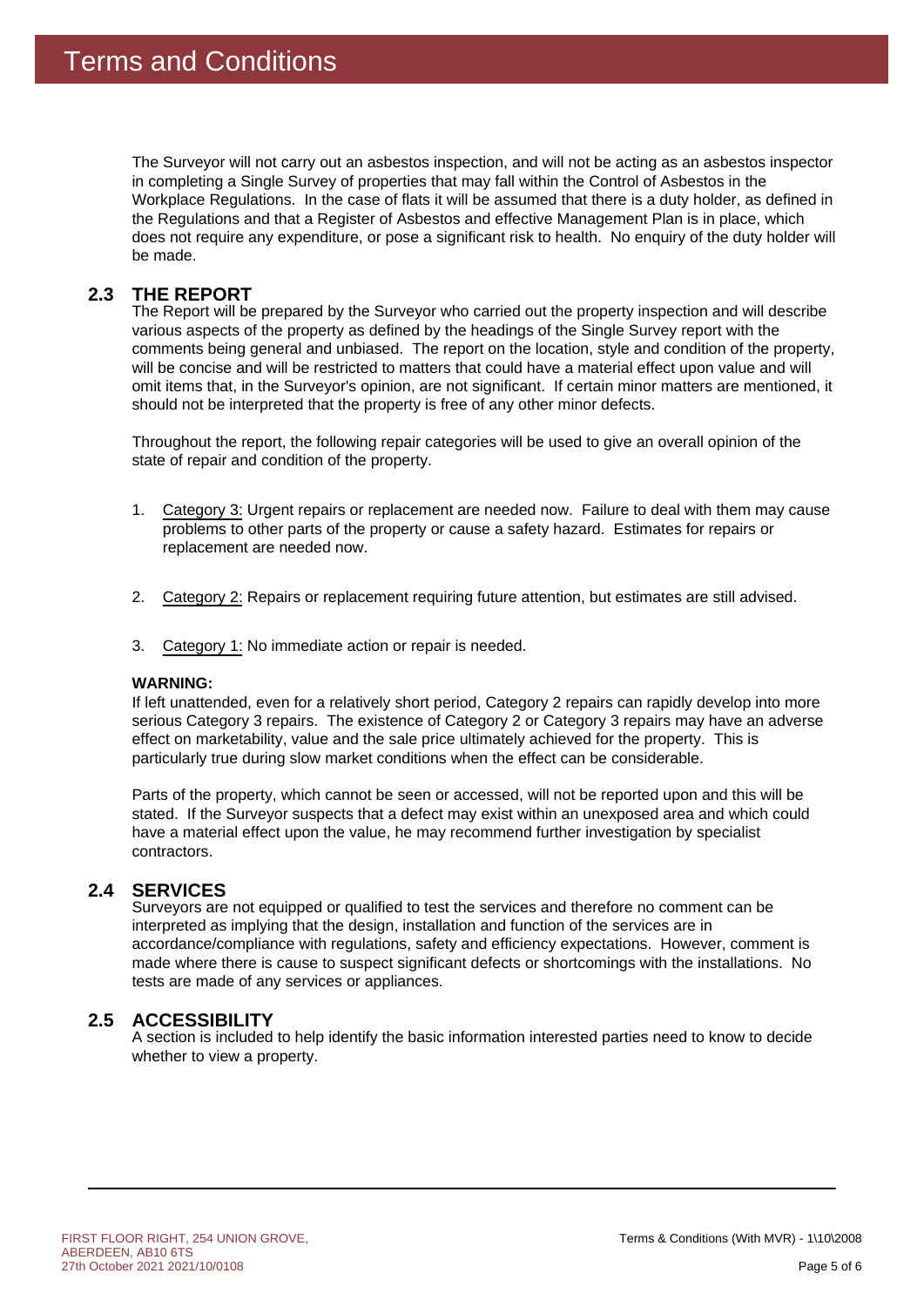### **ENERGY REPORT 2.6**

A section is included that makes provision for an Energy Report, relative to the property. The Surveyor will collect physical data from the property and provide such data in a format required by an accredited Energy Company. The Surveyor cannot of course accept liability for any advice given by the Energy Company.

#### **VALUATION AND CONVEYANCER ISSUES 2.7**

The last section of the Report contains matters considered relevant to the Conveyancer (Solicitor). It also contains the Surveyor's opinion both of the market value of the property and of the re-instatement cost, as defined below.

"Market Value" is the estimated amount for which a property should exchange on the date of valuation between a willing buyer and a willing seller in an arm's-length transaction after proper marketing wherein the parties had each acted knowledgeably, prudently and without compulsion. In arriving at the opinion of the Market Value, the Surveyor also makes various standard assumptions covering, for example, vacant possession; tenure and other legal considerations; contamination and hazardous materials; the condition of un-inspected parts; the right to use mains services; and the exclusion of curtains, carpets etc. from the valuation. In the case of flats, the following further assumptions are made that:

- There are rights of access and exit over all communal roadways, corridors, stairways etc. and to use communal grounds, parking areas, and other facilities;
- There are no particularly troublesome or unusual legal restrictions;
- There is no current dispute between the occupiers of the flats or any outstanding claims or losses; and the costs of repairs to the building are shared among the co-proprietors on an equitable basis.

Any additional assumption, or any found not to apply, is reported.

"Re-instatement cost" is an estimate for insurance purposes of the current cost of rebuilding the Property in its present form unless otherwise stated. This includes the cost of rebuilding the garage and permanent outbuildings, site clearance and professional fees, but excludes VAT (except on the fees).

Sellers or prospective Purchasers may consider it prudent to instruct a reinspection and revaluation after a period of 12 weeks (or sooner if appropriate) to reflect changing circumstances in the market and/or in the physical condition of the Property.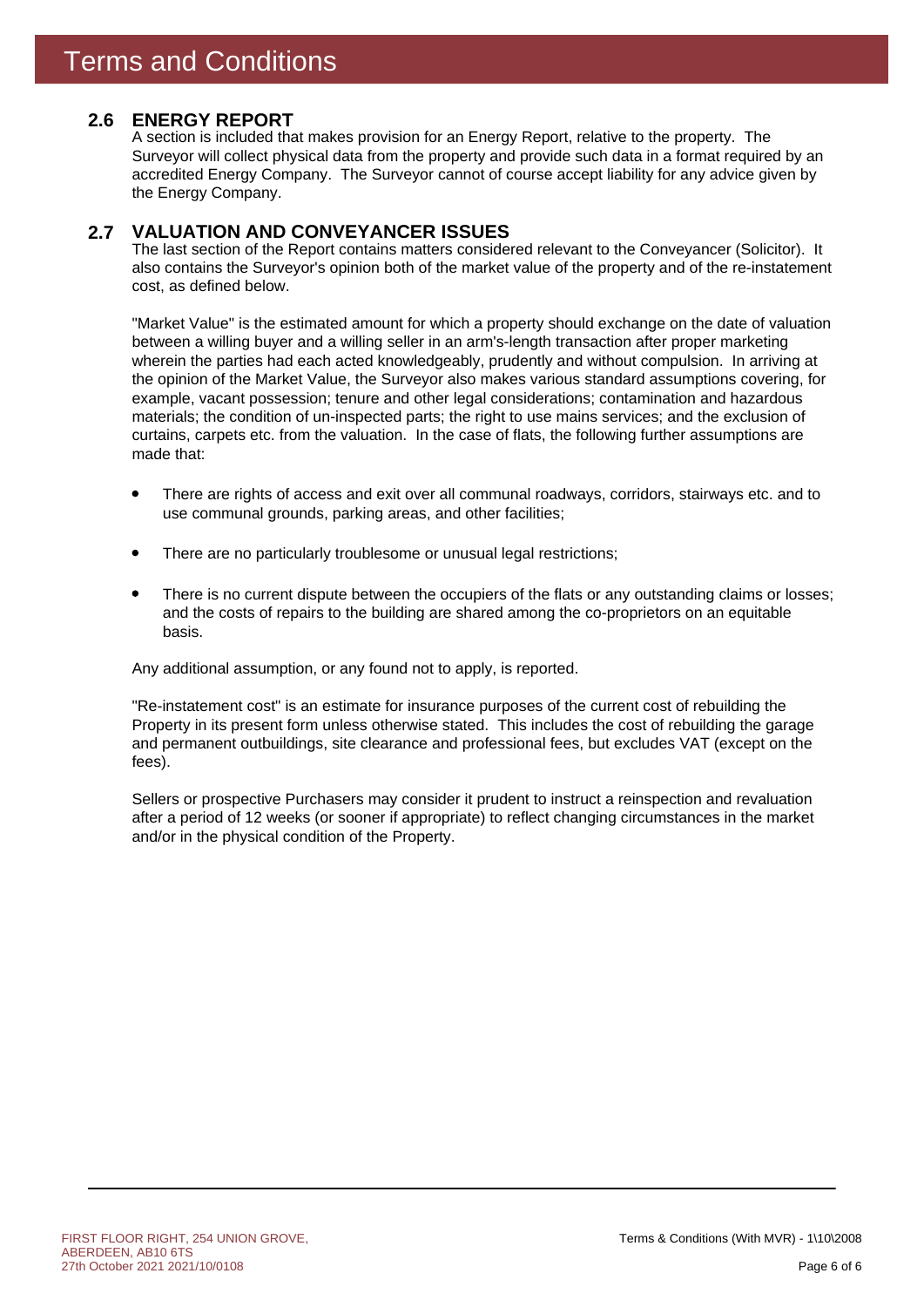г

### **1. Information and scope of inspection**

This section tells you about the type, accommodation, neighbourhood, age and construction of the property. It also tells you about the extent of the inspection and highlights anything that the surveyor could not inspect.

All references to visual inspection refer to an inspection from within the property without moving any obstructions and externally from ground level within the site and adjoining public areas. Any references to left or right in a description of the exterior of the property refer to the view of someone standing facing that part of the property from the outside.

The inspection is carried out without causing damage to the building or its contents and without endangering the occupiers or the surveyor. Heavy furniture, stored items and insulation are not moved. Unless identified in the report the surveyor will assume that no harmful or hazardous materials or techniques have been used in the construction. The presence or possible consequences of any site contamination will not be researched.

Services such as TV/cable connection, internet connection, swimming pools and other leisure facilities etc. will not be inspected or reported on.

| <b>Description</b>                          | First floor flat in a terraced three storey block containing six flats.                                                                                                                                                               |
|---------------------------------------------|---------------------------------------------------------------------------------------------------------------------------------------------------------------------------------------------------------------------------------------|
| Accommodation                               | FIRST FLOOR: Entrance Hallway; Two Bedroom; Shower Room;<br>Living Room; Kitchen.                                                                                                                                                     |
| Gross internal floor area (m <sup>2</sup> ) | Approximately 59 sqm.                                                                                                                                                                                                                 |
| <b>Neighbourhood and location</b>           | The property is located in an established residential housing area,<br>west of Aberdeen city centre, where surrounding properties are of<br>a similar age and type. The property is conveniently located for a<br>range of amenities. |
| Age                                         | Built circa 1900.                                                                                                                                                                                                                     |
| Weather                                     | Dull and overcast with earlier rain showers.                                                                                                                                                                                          |
| <b>Chimney stacks</b>                       | Visually inspected with the aid of binoculars where                                                                                                                                                                                   |
|                                             | appropriate.                                                                                                                                                                                                                          |
|                                             |                                                                                                                                                                                                                                       |
|                                             | Chimney stacks are of pointed stone construction sealed to roof<br>with cement flashings.                                                                                                                                             |
|                                             |                                                                                                                                                                                                                                       |
| Roofing including roof space                | Sloping roofs were visually inspected with the aid of<br>binoculars where appropriate.                                                                                                                                                |
|                                             | Flat roofs were visually inspected from vantage points within<br>the property and where safe and reasonable to do so from a<br>3m ladder externally.                                                                                  |
|                                             | Roof spaces were visually inspected and were entered where<br>there was safe and reasonable access, normally defined as<br>being from a 3m ladder within the property.                                                                |
|                                             | If this is not possible, then physical access to the roof space<br>may be taken by other means if the Surveyor deems it safe and                                                                                                      |

#### ABERDEEN, AB10 6TS 27th October 2021 2021/10/0108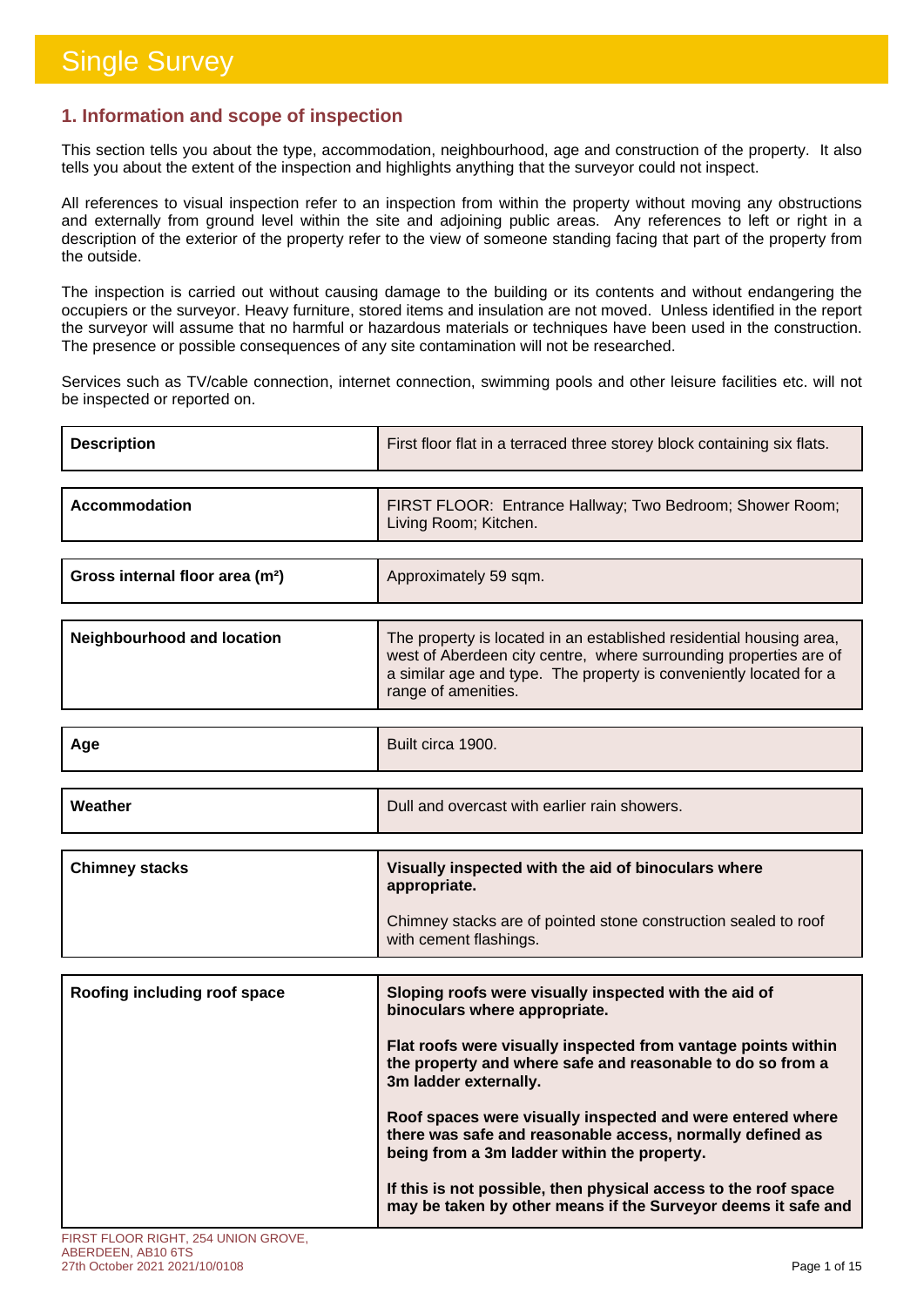| reasonable to do so.                                                                                                                                                                                                                                  |
|-------------------------------------------------------------------------------------------------------------------------------------------------------------------------------------------------------------------------------------------------------|
| The roof is of a pitched mansard design clad in slates. Ridges and<br>valleys are formed in metal.                                                                                                                                                    |
| Access to the roof space can be gained via a ceiling hatch in the<br>communal stairwell. The roof comprises timber trusses overlaid<br>with timber sarking, roofing membrane and slates. Insulation has<br>been laid between and over ceiling joists. |
| The roof over the kitchen projection is of a flat design and appears<br>to be clad in felt.                                                                                                                                                           |
|                                                                                                                                                                                                                                                       |

| <b>Main walls</b>         | Visually inspected with the aid of binoculars where                            |
|---------------------------|--------------------------------------------------------------------------------|
|                           | and are formed in metal materials.                                             |
|                           | appropriate.<br>Gutters are of ogee and half round design with round downpipes |
| <b>Rainwater fittings</b> | Visually inspected with the aid of binoculars where                            |

| TIVWAIIT IIIVWYYYYM TIINII NIIV MIM YI MIIIVYMIMIV TIIIVIV<br>appropriate.                                                                                                    |
|-------------------------------------------------------------------------------------------------------------------------------------------------------------------------------|
| Foundations and concealed parts were not exposed or<br>inspected.                                                                                                             |
| The main walls are of traditional solid granite construction, pointed<br>externally. The projection to the rear appears to be of brick<br>construction, roughcast externally. |

| Windows, external doors and joinery | Internal and external doors were opened and closed where<br>keys were available. |
|-------------------------------------|----------------------------------------------------------------------------------|
|                                     | Random windows were opened and closed where possible.                            |
|                                     | Doors and windows were not forced open.                                          |
|                                     | Windows are of a double glazed upvc type.                                        |
|                                     | The entrance door to the flat is of a panelled timber design.                    |
|                                     | External joinery is formed in timber.                                            |

| <b>External decorations</b> | <b>Visually inspected.</b> |
|-----------------------------|----------------------------|
|                             | Pvc and painted.           |

| <b>Conservatories / porches</b> | Not applicable.                                                                    |
|---------------------------------|------------------------------------------------------------------------------------|
|                                 |                                                                                    |
| <b>Communal areas</b>           | Circulation areas visually inspected.                                              |
|                                 | There is a communal hallway and stairwell accessed via a security<br>entry system. |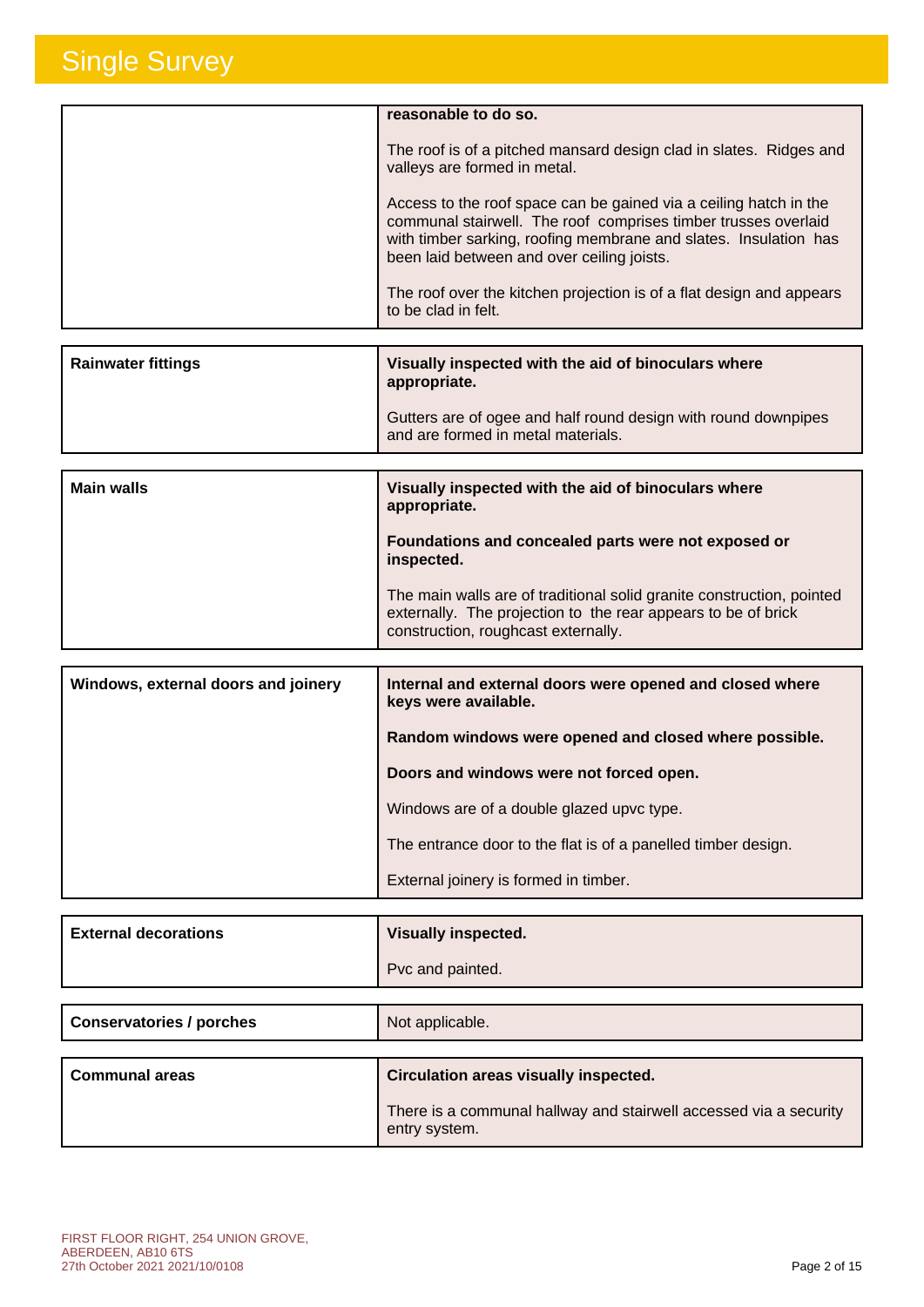| <b>Garages and permanent outbuildings</b> | <b>Visually inspected.</b>                                                                                                                                                                                                                                             |
|-------------------------------------------|------------------------------------------------------------------------------------------------------------------------------------------------------------------------------------------------------------------------------------------------------------------------|
|                                           | The seller has advised that the former wash house with storage<br>area above in the rear projection is communal to all of the flats. It<br>is assumed there is also an allocated excusive store pertaining to<br>the subjects in the row of stores in the rear garden. |
|                                           |                                                                                                                                                                                                                                                                        |
|                                           |                                                                                                                                                                                                                                                                        |

| <b>Outside areas and boundaries</b> | <b>Visually inspected.</b>                                                                                                                                                              |
|-------------------------------------|-----------------------------------------------------------------------------------------------------------------------------------------------------------------------------------------|
|                                     | The seller has advised there is a small area of private garden<br>ground in the rear garden which currently comprises a shrub<br>border. The drying green is understood to be communal. |
|                                     | Where defined, boundaries are generally formed in masonry walls.                                                                                                                        |
|                                     |                                                                                                                                                                                         |

| <b>Ceilings</b> | Visually inspected from floor level.                                                                             |
|-----------------|------------------------------------------------------------------------------------------------------------------|
|                 | Ceilings are formed in lath and plaster and plasterboard, with pvc<br>panelling incorporated in the shower room. |

| Internal walls | Visually inspected from floor level.                                                             |
|----------------|--------------------------------------------------------------------------------------------------|
|                | Using a moisture meter, walls were randomly tested for<br>dampness where considered appropriate. |
|                | Internal walls are a mixture of lath and plaster and plasterboard.                               |

| <b>Floors including sub floors</b> | Surfaces of exposed floors were visually inspected. No<br>carpets or floor coverings were lifted. |
|------------------------------------|---------------------------------------------------------------------------------------------------|
|                                    | Floors are of suspended timber joist design overlaid with timber<br>flooring.                     |
|                                    | No access is available to any sub floor areas.                                                    |

| Internal joinery and kitchen fittings | Built-in cupboards were looked into but no stored items were<br>moved.                                                                                                                                                                |
|---------------------------------------|---------------------------------------------------------------------------------------------------------------------------------------------------------------------------------------------------------------------------------------|
|                                       | Kitchen units were visually inspected excluding appliances.                                                                                                                                                                           |
|                                       | Internal joinery finishings are of timber. Interior doors are generally<br>timber framed and panelled, although the kitchen door incorporates<br>a glazed insert, along with a partitions between the living room and<br>shower room. |
|                                       | Kitchen fittings consist of a range of fitted floor and wall mounted<br>units.                                                                                                                                                        |
|                                       |                                                                                                                                                                                                                                       |
| <b>Chimney breasts and fireplaces</b> | <b>Visually inspected.</b>                                                                                                                                                                                                            |

| <b>Chimney breasts and fireplaces</b> | Visually inspected.                                                                                        |
|---------------------------------------|------------------------------------------------------------------------------------------------------------|
|                                       | No testing of the flues or fittings was carried out.                                                       |
|                                       | There are remaining chimney breasts in the property, however any<br>original fireplaces have been removed. |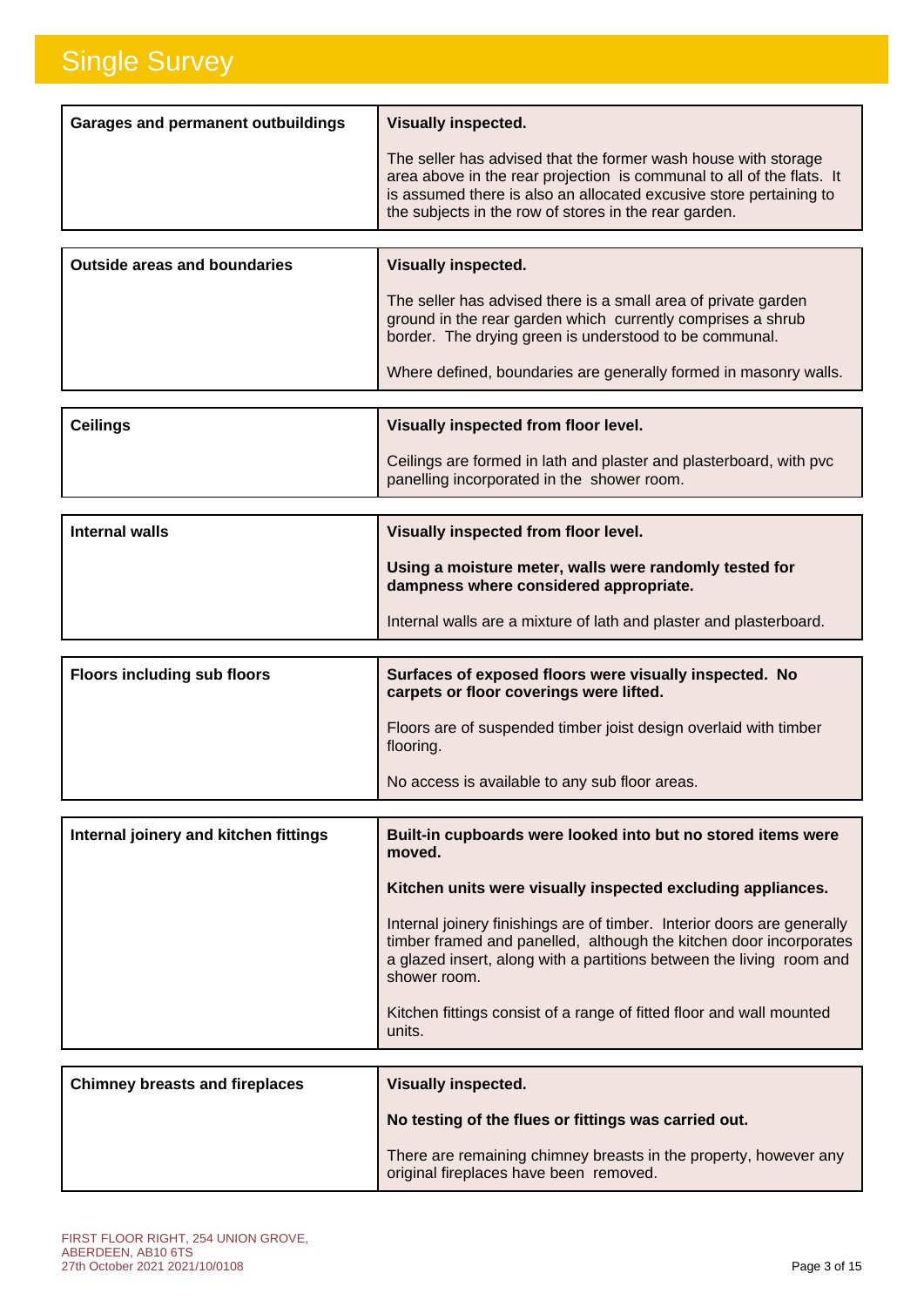**Cellars**

| Internal decorations | <b>Visually inspected.</b>                                                                                                 |
|----------------------|----------------------------------------------------------------------------------------------------------------------------|
|                      | Internal decoration is generally papered and painted throughout.<br>Tiling has been incorporated around sanitary fittings. |

Not applicable.

| <b>Electricity</b> | Accessible parts of the wiring were visually inspected without<br>removing fittings. No tests whatsoever were carried out to the<br>system or appliances. Visual inspection does not assess any<br>services to make sure they work properly and efficiently and<br>meet modern standards. If any services are turned off, the<br>surveyor will state that in the report and will not turn them on. |
|--------------------|----------------------------------------------------------------------------------------------------------------------------------------------------------------------------------------------------------------------------------------------------------------------------------------------------------------------------------------------------------------------------------------------------|
|                    | Mains supply with the meter and circuit breakers located in the<br>upper level cupboard in the hallway. Visible wiring is of pvc coated<br>cabling.                                                                                                                                                                                                                                                |

| the hallway. | Gas | Accessible parts of the system were visually inspected without<br>removing fittings. No tests whatsoever were carried out to the<br>system or appliances. Visual inspection does not assess any<br>services to make sure they work properly and efficiently and<br>meet modern standards. If any services are turned off, the<br>surveyor will state that in the report and will not turn them on.<br>Mains supply with the meter located in the upper level cupboard in |
|--------------|-----|--------------------------------------------------------------------------------------------------------------------------------------------------------------------------------------------------------------------------------------------------------------------------------------------------------------------------------------------------------------------------------------------------------------------------------------------------------------------------|
|--------------|-----|--------------------------------------------------------------------------------------------------------------------------------------------------------------------------------------------------------------------------------------------------------------------------------------------------------------------------------------------------------------------------------------------------------------------------------------------------------------------------|

| Water, plumbing, bathroom fittings | Visual inspection of the accessible pipework, water tanks,<br>cylinders and fittings without removing any insulation.                                                                                                                                    |
|------------------------------------|----------------------------------------------------------------------------------------------------------------------------------------------------------------------------------------------------------------------------------------------------------|
|                                    | No tests whatsoever were carried out to the system or<br>appliances.                                                                                                                                                                                     |
|                                    | Mains water supply. The bathroom comprises a wc, wash hand<br>basin and shower cubicle with electric shower over. Visible<br>pipework appears to be formed in copper and pvc materials. There<br>is a standard stainless steel sink unit in the kitchen. |

| <b>Heating and hot water</b> | Accessible parts of the system were visually inspected apart<br>from communal systems, which were not inspected.                                                                                                                                                                |
|------------------------------|---------------------------------------------------------------------------------------------------------------------------------------------------------------------------------------------------------------------------------------------------------------------------------|
|                              | No tests whatsoever were carried out to the system or<br>appliances.                                                                                                                                                                                                            |
|                              | There is a 'Netaheat Profile 40E' gas fired boiler located in the<br>kitchen, which serves a series of steel panelled radiators and also<br>provides domestic hot water. There is a pre-insulated hot water<br>cylinder in the kitchen cupboard for domestic hot water storage. |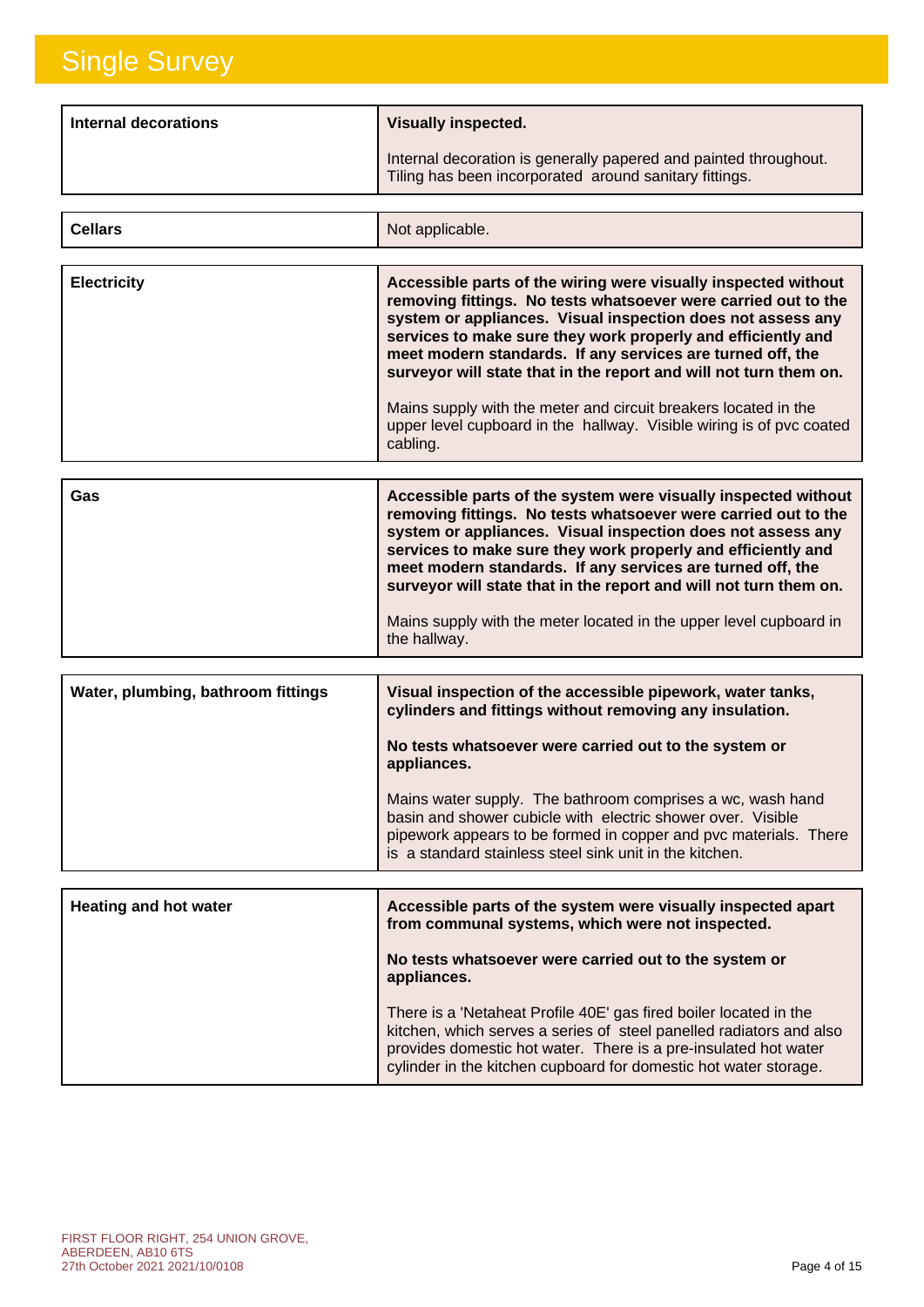| <b>Drainage</b>                | Drainage covers etc. were not lifted.                                |
|--------------------------------|----------------------------------------------------------------------|
|                                | Neither drains nor drainage systems were tested.                     |
|                                | Drainage is connected to the main public sewer.                      |
|                                |                                                                      |
| Fire, smoke and burglar alarms | <b>Visually inspected.</b>                                           |
|                                | No tests whatsoever were carried out to the system or<br>appliances. |

| Any additional limits to inspection | For flats / maisonettes                                                                                                                                                                                                                                                                                                                          |
|-------------------------------------|--------------------------------------------------------------------------------------------------------------------------------------------------------------------------------------------------------------------------------------------------------------------------------------------------------------------------------------------------|
|                                     | Only the subject flat and internal communal areas giving<br>access to the flat were inspected.                                                                                                                                                                                                                                                   |
|                                     | If the roof space or under-building / basement is communal,<br>reasonable and safe access is not always possible. If no<br>inspection was possible, this will be stated. If no inspection<br>was possible, the surveyor will assume that there are no<br>defects that will have a material effect on the valuation.                              |
|                                     | The building containing the flat, including any external<br>communal areas, was visually inspected only to the extent that<br>the surveyor is able to give an opinion on the general<br>condition and standard of maintenance.                                                                                                                   |
|                                     | The property is partially furnished and had fitted floor coverings<br>throughout.                                                                                                                                                                                                                                                                |
|                                     | The inspection of the roof space was restricted to the area visible<br>from the hatch due to the lack of flooring and presence of<br>insulation materials and stored items. Insulation materials are not<br>moved in accordance with health and safety guidelines.                                                                               |
|                                     | The former wash house contained stored items and no access was<br>gained to the storage area above. No access was gained to the<br>exclusive garden store.                                                                                                                                                                                       |
|                                     | It is outwith the scope of this inspection to determine whether or not<br>asbestos based products are present within the property.<br>Asbestos was widely used in the building industry until around<br>1999, when it became a banned substance. If you have any<br>concerns you should engage the services of a qualified asbestos<br>surveyor. |
|                                     | No inspection for Japanese Knotweed was carried out and unless<br>otherwise stated for the purpose of this report, it is assumed that<br>there is no Japanese Knotweed within the boundaries of the<br>property or neighbouring properties.                                                                                                      |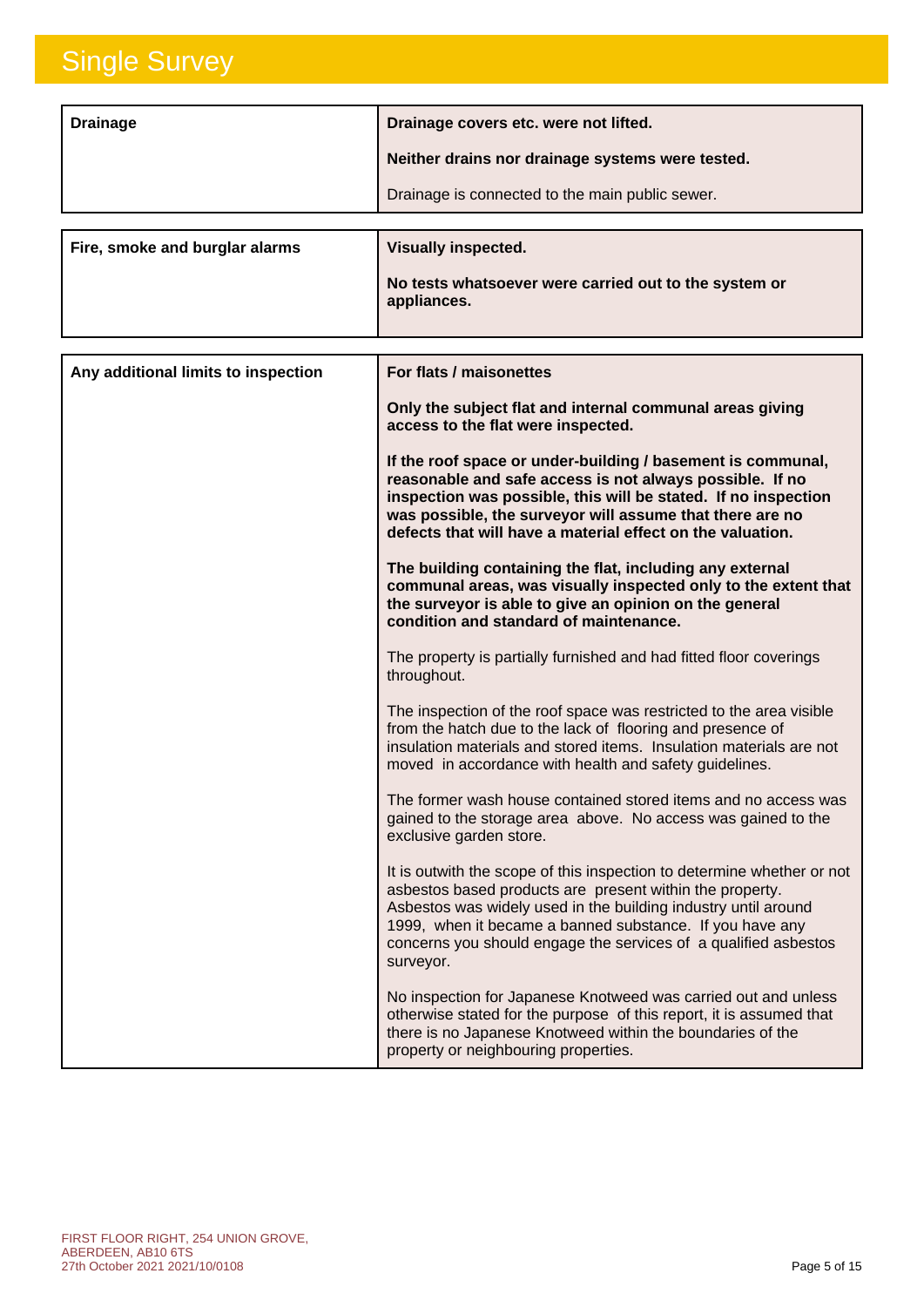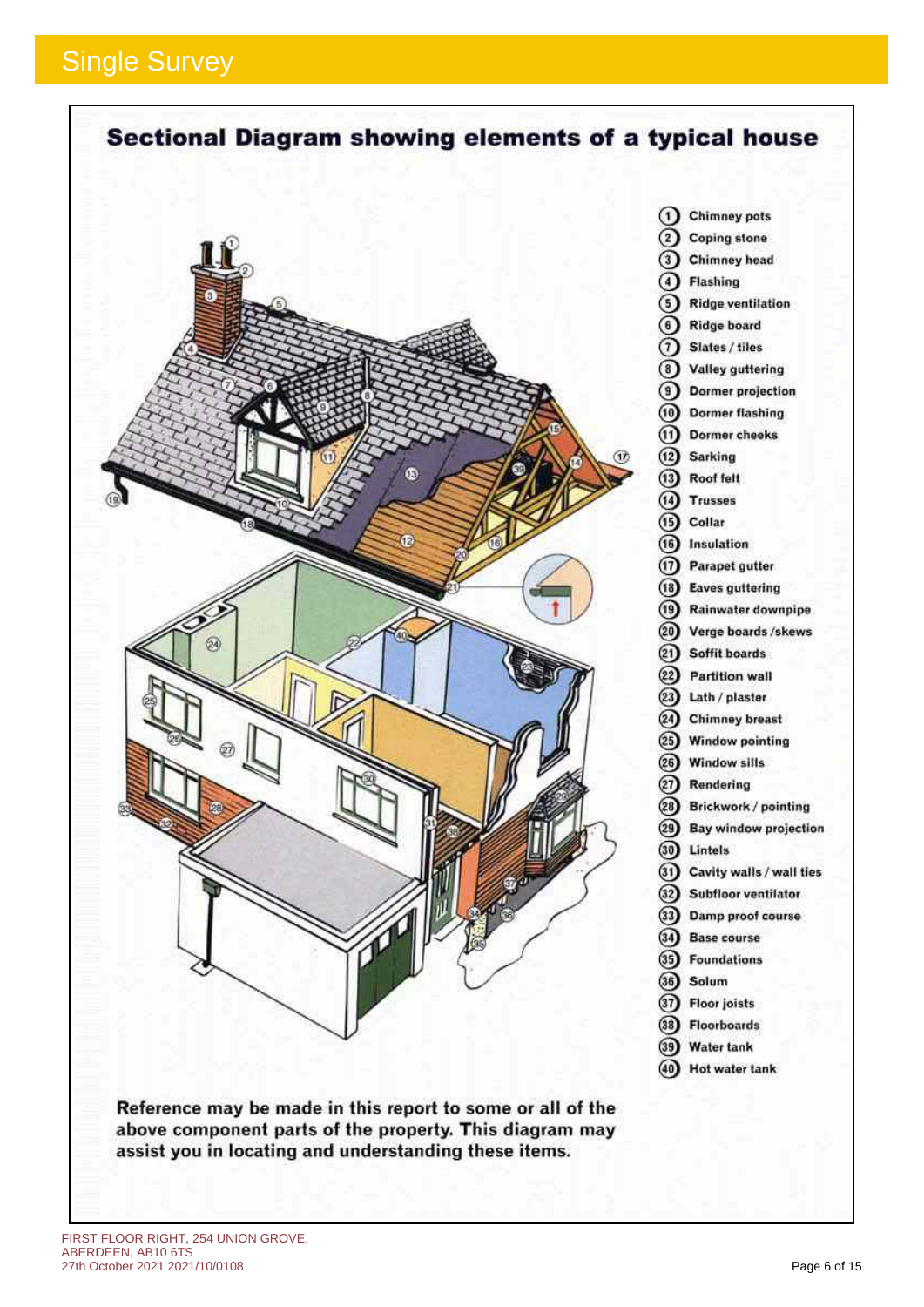### **2. Condition**

This section identifies problems and tells you about the urgency of any repairs by using one of the following three categories:

| <b>Category 3</b>                                                                                                                                                     | <b>Category 2</b>                                                                                                                                                                               | <b>Category 1</b> |
|-----------------------------------------------------------------------------------------------------------------------------------------------------------------------|-------------------------------------------------------------------------------------------------------------------------------------------------------------------------------------------------|-------------------|
| them may cause problems to other $\vert$ still advised.<br>parts of the property or cause a<br>safety hazard. Estimates for repairs<br>or replacement are needed now. | Urgent repairs or replacement are   Repairs or replacement requiring   No immediate action or repair is<br>needed now. Failure to deal with $\vert$ future attention, but estimates are $\vert$ | needed.           |

| <b>Structural movement</b> |                                                                                                                                                                                                                                                                                    |
|----------------------------|------------------------------------------------------------------------------------------------------------------------------------------------------------------------------------------------------------------------------------------------------------------------------------|
| <b>Repair category</b>     |                                                                                                                                                                                                                                                                                    |
| <b>Notes</b>               | There is evidence of previous movement in the property in the form of sections of<br>fabric being off level. However, this is not inconsistent with a property of this age<br>and style and on the basis of a single inspection appears to be longstanding and<br>non-progressive. |

| Dampness, rot and infestation |                                                                                                                                         |
|-------------------------------|-----------------------------------------------------------------------------------------------------------------------------------------|
| <b>Repair category</b>        |                                                                                                                                         |
| <b>Notes</b>                  | There was no evidence found of significant dampness, rot or infestation within<br>those areas of the property available for inspection. |

| <b>Chimney stacks</b>  |                                                                 |
|------------------------|-----------------------------------------------------------------|
| <b>Repair category</b> |                                                                 |
| <b>Notes</b>           | These appeared generally in fair condition consistent with age. |

| Roofing including roof space |                                                                                                                                                                                                                                                                                                                                                                                                                                                                                                                                                                                                                              |
|------------------------------|------------------------------------------------------------------------------------------------------------------------------------------------------------------------------------------------------------------------------------------------------------------------------------------------------------------------------------------------------------------------------------------------------------------------------------------------------------------------------------------------------------------------------------------------------------------------------------------------------------------------------|
| <b>Repair category</b>       |                                                                                                                                                                                                                                                                                                                                                                                                                                                                                                                                                                                                                              |
| <b>Notes</b>                 | There is a flat roof covering over the kitchen projection at the rear elevation. It<br>must be appreciated that flat roof coverings have a limited life span.<br>The seller has advised that the roof covering over the main tenement was<br>stripped and re-slated in the region of seven years ago. Slate roofs will require<br>regular maintenance. Copies of any relevant transferable guarantees should be<br>sought and obtained.<br>There are a number of cold water tanks in the communal roof space, some of<br>which appear to be obsolete. There is staining to sarking, although this appears<br>to be historic. |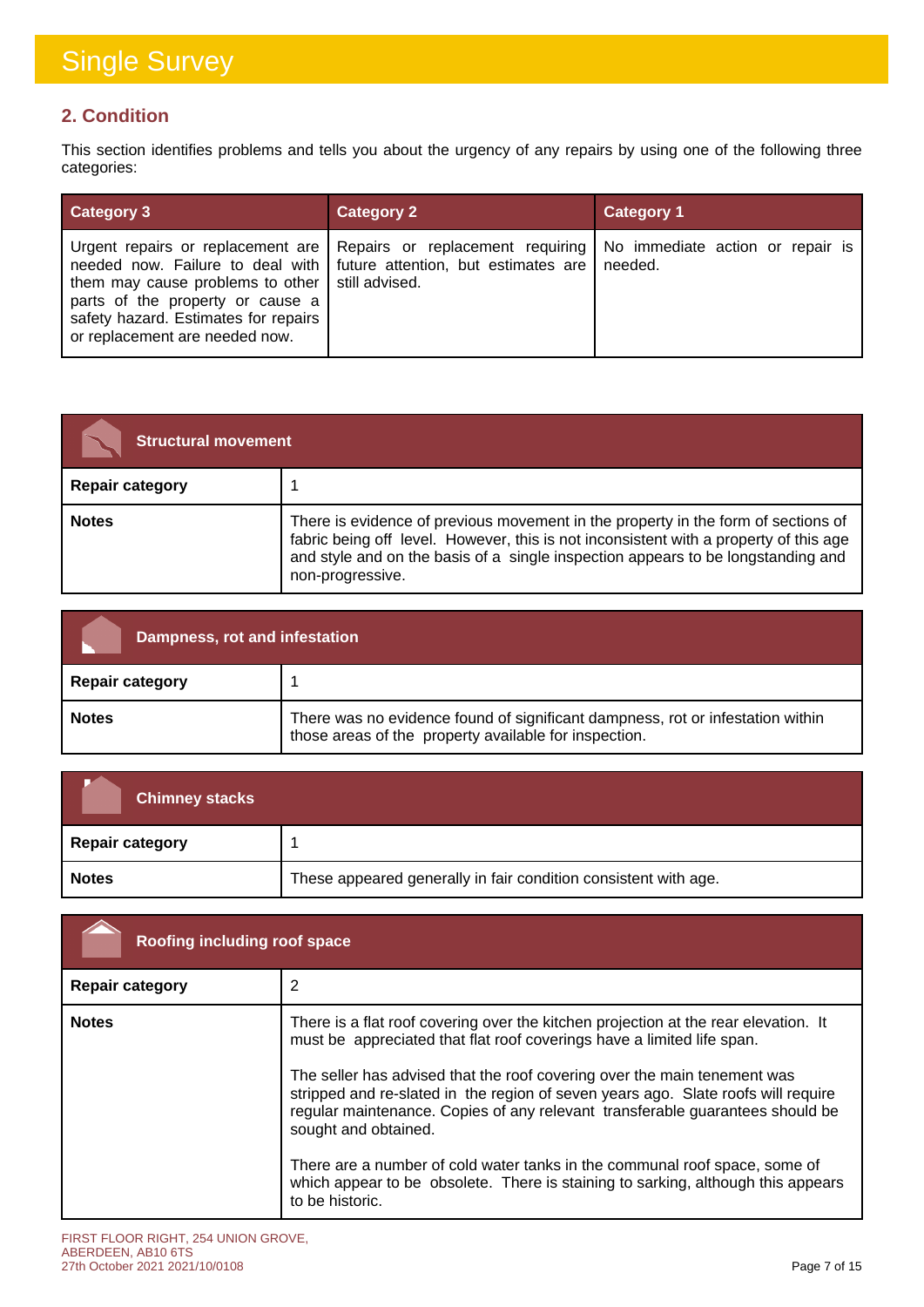| <b>Rainwater fittings</b> |                                                                                                                                                                                                                                     |
|---------------------------|-------------------------------------------------------------------------------------------------------------------------------------------------------------------------------------------------------------------------------------|
| <b>Repair category</b>    |                                                                                                                                                                                                                                     |
| <b>Notes</b>              | There is a cracked downpipe at the rear elevation. There is evidence of leakage<br>from rainwater goods at the rear. There are sections of debris build up around<br>the rear elevation and corrosion to cast iron rainwater goods. |

| <b>Main walls</b>      |                                                                                                                                                                                                                                                                                                                                         |
|------------------------|-----------------------------------------------------------------------------------------------------------------------------------------------------------------------------------------------------------------------------------------------------------------------------------------------------------------------------------------|
| <b>Repair category</b> |                                                                                                                                                                                                                                                                                                                                         |
| <b>Notes</b>           | There are areas of climbing plant growth to external walls, particularly around the<br>kitchen projection at the rear. There is cracking to the roughcast finish where it<br>abuts the rear wall of the main tenement. This area could be sealed to prevent<br>future moisture ingress. There are localised sections of loose pointing. |

| Windows, external doors and joinery |                                                                                                                                                                                                                                                                                                                                                                                      |
|-------------------------------------|--------------------------------------------------------------------------------------------------------------------------------------------------------------------------------------------------------------------------------------------------------------------------------------------------------------------------------------------------------------------------------------|
| <b>Repair category</b>              |                                                                                                                                                                                                                                                                                                                                                                                      |
| <b>Notes</b>                        | A bedroom window is not closing properly and requires adjustment. There is<br>localised deterioration to timber soffits and fascias.<br>Windows can be problematic and over time the operation of the windows can be<br>affected and opening mechanisms damaged. It is therefore likely that<br>maintenance/ repair will be required as part of an ongoing maintenance<br>programme. |

| <b>External decorations</b> |                                                          |
|-----------------------------|----------------------------------------------------------|
| Repair category             |                                                          |
| <b>Notes</b>                | External decoration to soffits and fascias is weathered. |

| 画<br><b>Conservatories/porches</b> |                 |
|------------------------------------|-----------------|
| Repair category                    | -               |
| <b>Notes</b>                       | Not applicable. |

| <b>Communal areas</b>  |                                                                                                                                                                                                                                                                                                                                                          |
|------------------------|----------------------------------------------------------------------------------------------------------------------------------------------------------------------------------------------------------------------------------------------------------------------------------------------------------------------------------------------------------|
| <b>Repair category</b> |                                                                                                                                                                                                                                                                                                                                                          |
| <b>Notes</b>           | The electrics in the communal hallway are of an older style. There is elevated<br>dampness adjacent to entrance door of the tenement. There is staining to the<br>ceiling on a half landing, although this was dry when tested and appears to be<br>older. There are missing sash cords to windows and deterioration to sections of<br>external joinery. |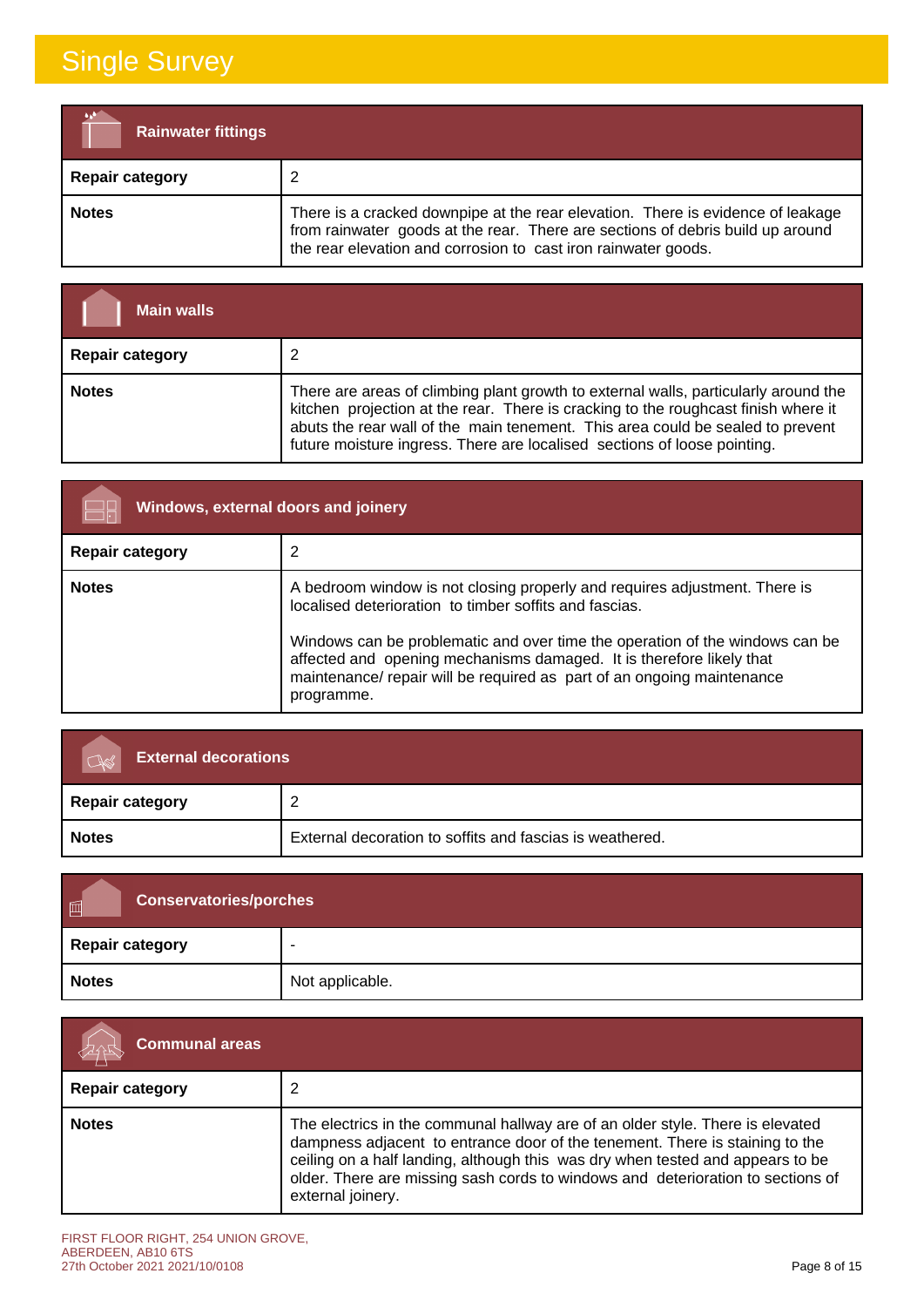| <b>Garages and permanent outbuildings</b> |                                                                                                                                                                                                                                                                                                                                                                                                                                               |
|-------------------------------------------|-----------------------------------------------------------------------------------------------------------------------------------------------------------------------------------------------------------------------------------------------------------------------------------------------------------------------------------------------------------------------------------------------------------------------------------------------|
| <b>Repair category</b>                    |                                                                                                                                                                                                                                                                                                                                                                                                                                               |
| <b>Notes</b>                              | There is rot affecting the timber safe lintel in the communal wash house and<br>woodworm to joinery. The wash house is generally showing signs of<br>deterioration and would benefit from a program of maintenance. No access was<br>available to the storage area above.<br>No internal access was gained to any of the exclusive stores, however there is<br>significant vegetation growth across the roof covering which requires removed. |

| <b>Outside areas and boundaries</b> |                                                                                                                                                                                                                                                                                                                  |
|-------------------------------------|------------------------------------------------------------------------------------------------------------------------------------------------------------------------------------------------------------------------------------------------------------------------------------------------------------------|
| <b>Repair category</b>              |                                                                                                                                                                                                                                                                                                                  |
| <b>Notes</b>                        | There are areas of cracked paving and loose pointing around entrance steps.<br>There is a mature tree in proximity to the rear of the building regular maintenance<br>will be required.<br>A section of the boundary wall has collapsed. The seller has advised that this is<br>being replaced in November 2021. |

| <b>Ceilings</b>        |                                                                                                                                                                    |
|------------------------|--------------------------------------------------------------------------------------------------------------------------------------------------------------------|
| <b>Repair category</b> |                                                                                                                                                                    |
| <b>Notes</b>           | There are areas of unevenness and cracking to older lath and plaster ceilings and<br>cornicing. During routine redecoration some plaster filling may be necessary. |

| Internal walls         |                                                                                                                                        |
|------------------------|----------------------------------------------------------------------------------------------------------------------------------------|
| <b>Repair category</b> |                                                                                                                                        |
| <b>Notes</b>           | The internal walls are largely covered with decorative finishes. During routine<br>redecoration some plaster filling may be necessary. |

| <b>Floors including sub-floors</b> |                                        |
|------------------------------------|----------------------------------------|
| <b>Repair category</b>             |                                        |
| <b>Notes</b>                       | There are uneven sections of flooring. |

| Internal joinery and kitchen fittings                     |                                                                                                                                  |
|-----------------------------------------------------------|----------------------------------------------------------------------------------------------------------------------------------|
| <b>Repair category</b>                                    |                                                                                                                                  |
| <b>Notes</b>                                              | The living room door is binding in its frame and the bedroom door is catching on<br>the carpet. Some adjustment may be required. |
|                                                           | The kitchen door incorporates glazed inserts and it cannot be confirmed that this                                                |
| FIRST FLOOR RIGHT, 254 UNION GROVE,<br>ABERDEEN, AB10 6TS |                                                                                                                                  |

### 27th October 2021 2021/10/0108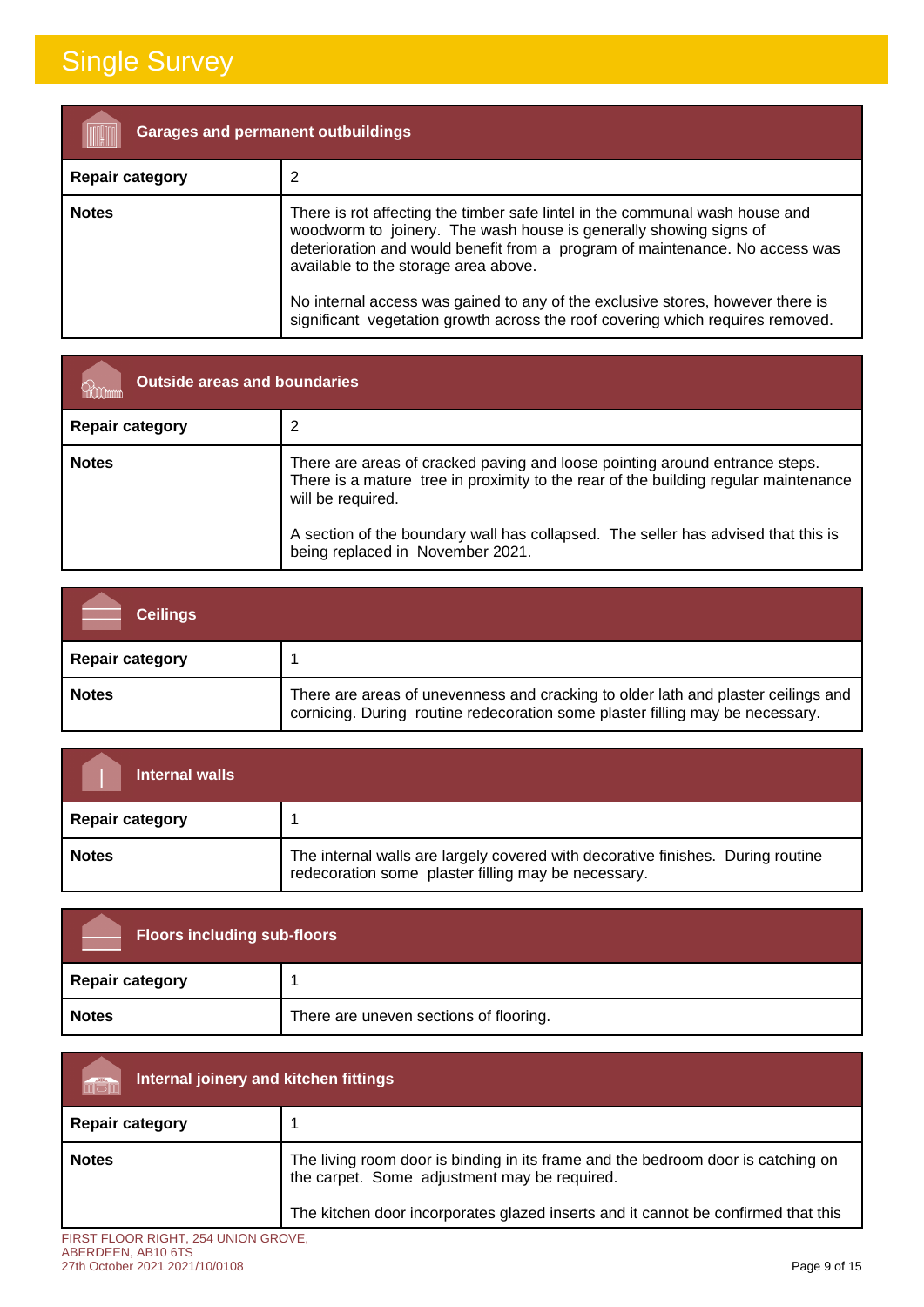| is of an approved safety glass standard. Internal joinery and kitchen fittings are |
|------------------------------------------------------------------------------------|
| generally showing signs of wear commensurate with usage.                           |
|                                                                                    |

| <b>Chimney breasts and fireplaces</b><br>$\overline{\mathbb{R}}$ |                                                                                        |
|------------------------------------------------------------------|----------------------------------------------------------------------------------------|
| <b>Repair category</b>                                           |                                                                                        |
| <b>Notes</b>                                                     | All original fireplaces have been removed/ blocked and we assume adequately<br>vented. |

| <b>Internal decorations</b><br>$\triangleright$ |                        |
|-------------------------------------------------|------------------------|
| Repair category                                 |                        |
| <b>Notes</b>                                    | No reportable defects. |

| <b>Cellars</b><br>$\overline{\mathbb{R}}$ |                 |
|-------------------------------------------|-----------------|
| Repair category                           | -               |
| <b>Notes</b>                              | Not applicable. |

| <b>Electricity</b>     |                                                                                                                                                                                                                                                                                                                                                                                                                                       |
|------------------------|---------------------------------------------------------------------------------------------------------------------------------------------------------------------------------------------------------------------------------------------------------------------------------------------------------------------------------------------------------------------------------------------------------------------------------------|
| <b>Repair category</b> |                                                                                                                                                                                                                                                                                                                                                                                                                                       |
| <b>Notes</b>           | The property is fitted with modern circuit breakers, although it may not have been<br>fully rewired.<br>The Institution of Engineering and Technology recommends that inspections and<br>testing are undertaken at least every ten years and on a change of ownership. It<br>should be appreciated that only the most recently constructed or re-wired<br>properties will have installations which fully comply with IET regulations. |

| Gas                    |                                                                                                      |
|------------------------|------------------------------------------------------------------------------------------------------|
| <b>Repair category</b> |                                                                                                      |
| <b>Notes</b>           | In the interest of safety all gas appliances should be checked by a Gas Safe<br>Registered Engineer. |

| Water, plumbing and bathroom fittings |                                                                                                                                                                                                                                                                                         |  |  |
|---------------------------------------|-----------------------------------------------------------------------------------------------------------------------------------------------------------------------------------------------------------------------------------------------------------------------------------------|--|--|
| <b>Repair category</b>                |                                                                                                                                                                                                                                                                                         |  |  |
| <b>Notes</b>                          | There is an uneven tiled finish to the rear of the shower cubicle. Sealant and<br>grouting around sanitary fittings requires frequent replacement to ensure it<br>remains watertight. Failure to maintain water tight seals can result in leakage to<br>sections of surrounding fabric. |  |  |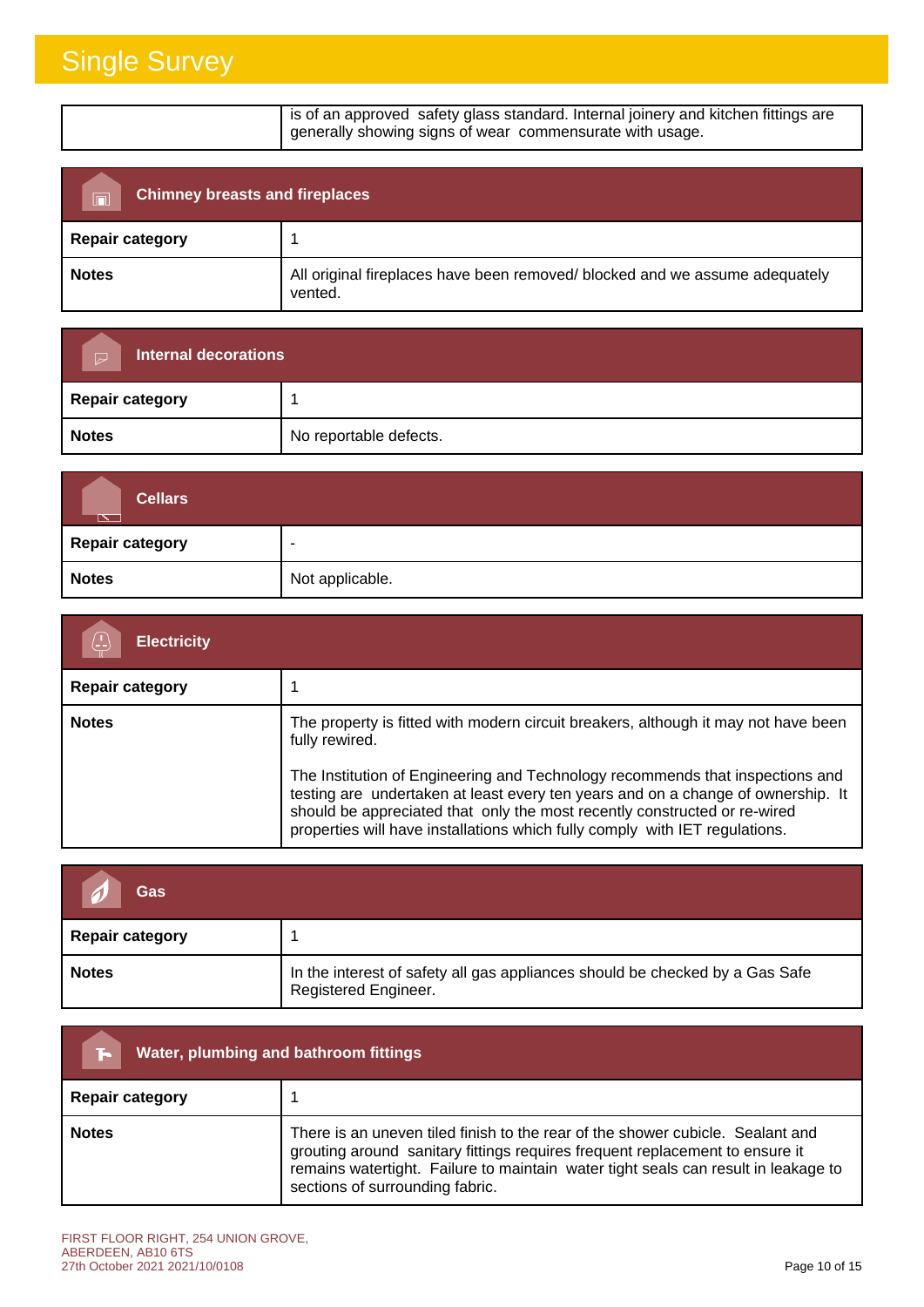| <b>Heating and hot water</b><br>(IIIIIIII) |                                                                                                                                                                                                                                                                                                                                                                                                                                                                                                                                                        |  |  |  |
|--------------------------------------------|--------------------------------------------------------------------------------------------------------------------------------------------------------------------------------------------------------------------------------------------------------------------------------------------------------------------------------------------------------------------------------------------------------------------------------------------------------------------------------------------------------------------------------------------------------|--|--|--|
| <b>Repair category</b>                     | 2                                                                                                                                                                                                                                                                                                                                                                                                                                                                                                                                                      |  |  |  |
| <b>Notes</b>                               | The central heating boiler is of an older style and increased maintenance and<br>future upgrading can be anticipated.<br>There are polystyrene linings around the hot water cylinder cupboard which may<br>represent a fire hazard.<br>It is assumed the central heating system functions satisfactorily and was installed<br>in accordance with guidance in force at the time of installation. It is considered<br>prudent to have central heating systems serviced annually and upon taking<br>occupation to ensure they run efficiently and safely. |  |  |  |

| <b>Drainage</b>        |                        |
|------------------------|------------------------|
| <b>Repair category</b> |                        |
| <b>Notes</b>           | No reportable defects. |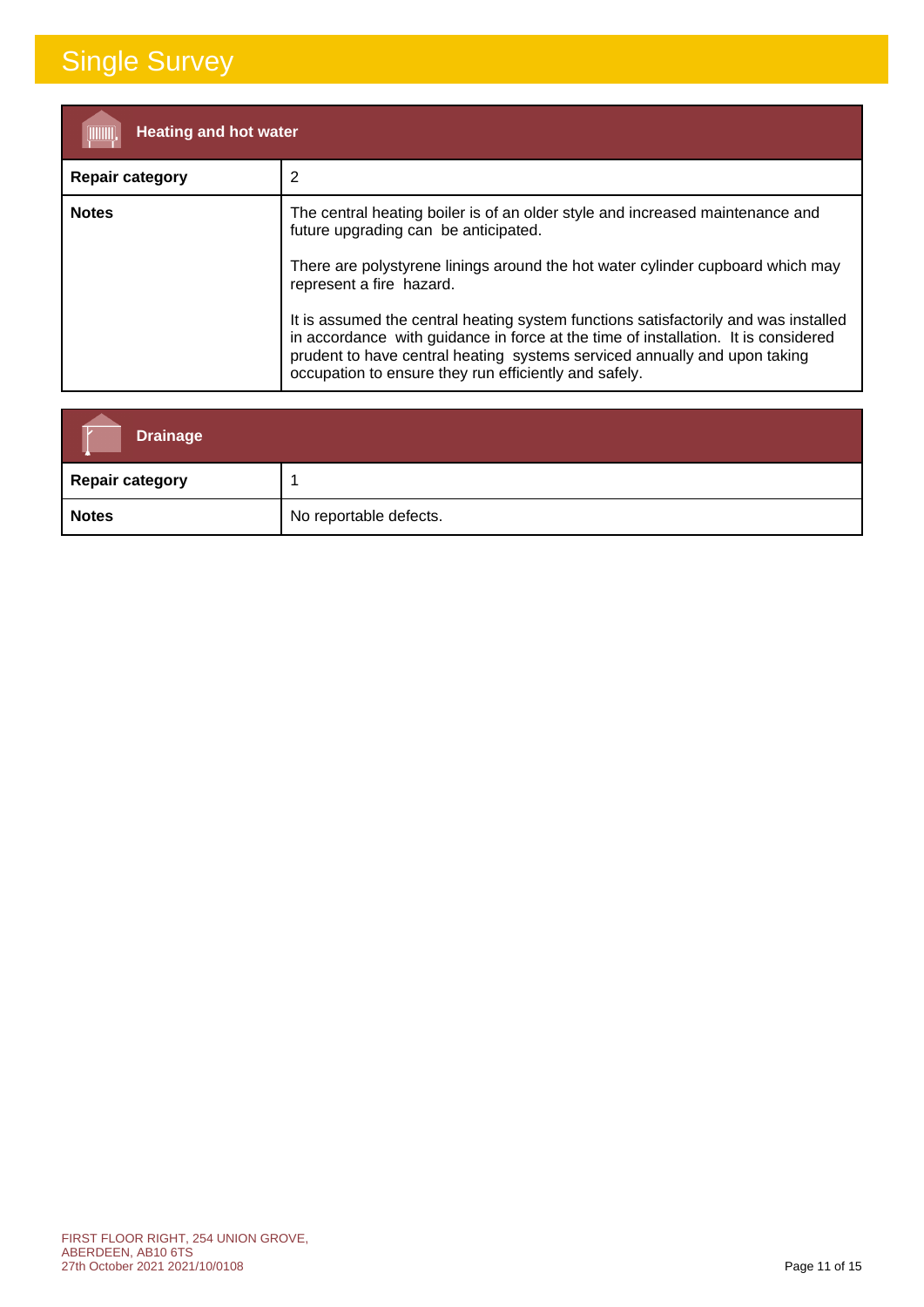Set out below is a summary of the condition of the property which is provided for reference only. You should refer to the previous comments for detailed information.

| <b>Structural movement</b>            | 1              |
|---------------------------------------|----------------|
| Dampness, rot and infestation         | 1              |
| Chimney stacks                        | 1              |
| Roofing including roof space          | 2              |
| Rainwater fittings                    | $\overline{2}$ |
| Main walls                            | 2              |
| Windows, external doors and joinery   | $\overline{2}$ |
| <b>External decorations</b>           | 2              |
| Conservatories/porches                |                |
| Communal areas                        | 2              |
| Garages and permanent outbuildings    | 2              |
| Outside areas and boundaries          | $\overline{2}$ |
| Ceilings                              | 1              |
| Internal walls                        | 1              |
| Floors including sub-floors           | 1              |
| Internal joinery and kitchen fittings | 1              |
| Chimney breasts and fireplaces        | 1              |
| Internal decorations                  | 1              |
| Cellars                               |                |
| Electricity                           | 1              |
| Gas                                   | 1              |
| Water, plumbing and bathroom fittings | 1              |
| Heating and hot water                 | 2              |
| Drainage                              | 1              |

### **Category 3**

Urgent repairs or replacement are needed now. Failure to deal with them may cause problems to other parts of the property or cause a safety hazard. Estimates for repairs or replacement are needed now.

### **Category 2**

Repairs or replacement requiring future attention, but estimates are still advised.

### **Category 1**

No immediate action or repair is needed.

### **Remember**

The cost of repairs may influence the amount someone is prepared to pay for the property. We recommend that relevant estimates and reports are obtained in your own name.

#### **Warning**

If left unattended, even for a relatively short period, Category 2 repairs can rapidly develop into more serious Category 3 repairs. The existence of Category 2 or Category 3 repairs may have an adverse effect on marketability, value and the sale price ultimately achieved for the property. This is particularly true during slow market conditions where the effect can be considerable.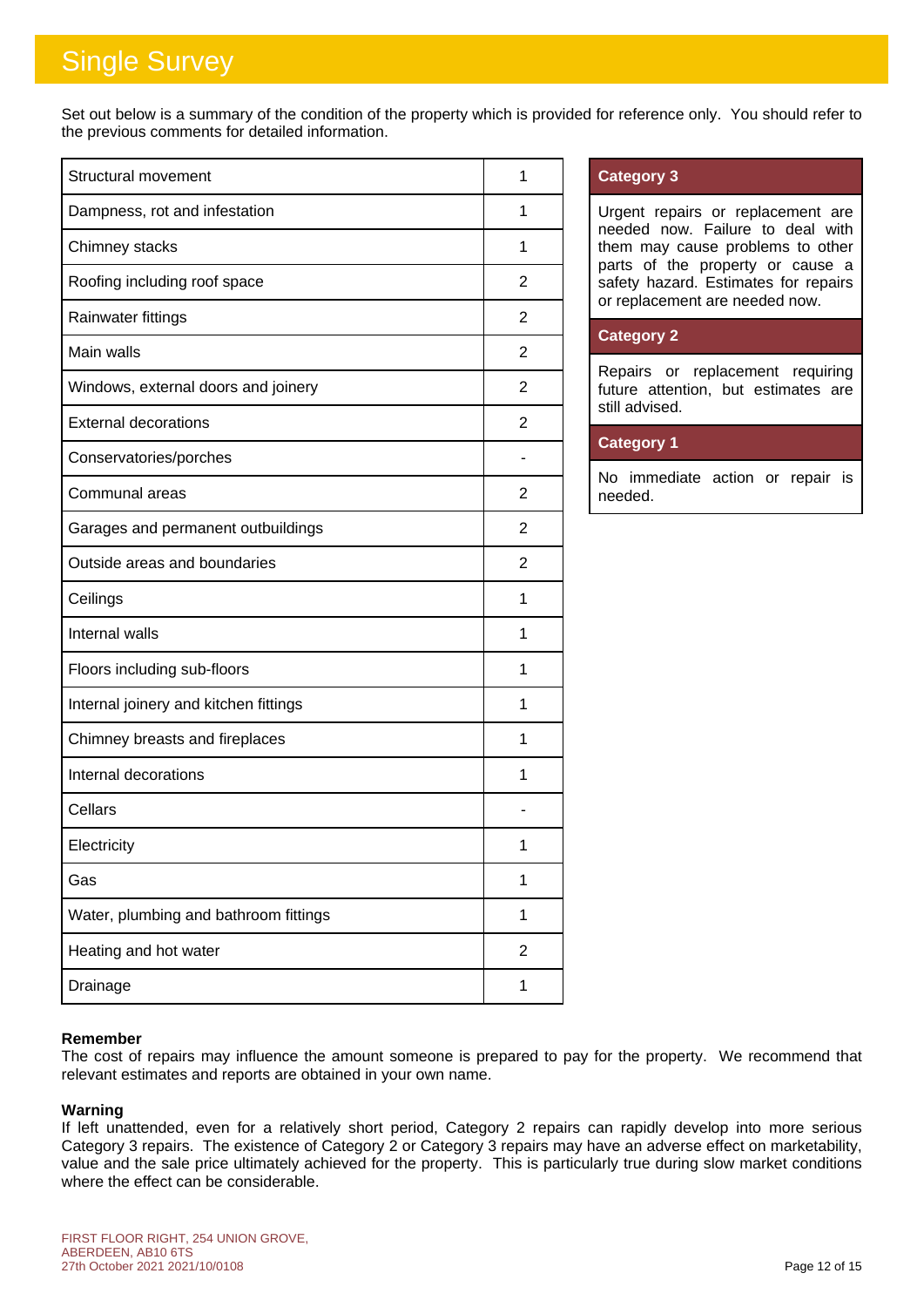### **3. Accessibility information**

### **Guidance notes on accessibility information**

#### *Three steps or fewer to a main entrance door of the property:*

In flatted developments the 'main entrance' would be the flat's own entrance door, not the external door to the communal stair. The 'three steps or fewer' are counted from external ground level to the flat's entrance door. Where a lift is present, the count is based on the number of steps climbed when using the lift.

#### *Unrestricted parking within 25 metres:*

For this purpose, 'Unrestricted parking' includes parking available by means of a parking permit. Restricted parking includes parking that is subject to parking restrictions, as indicated by the presence of solid yellow, red or white lines at the edge of the road or by a parking control sign, parking meters or other coin-operated machines.

| 1. Which floor(s) is the living accommodation on?                                      | First              |  |
|----------------------------------------------------------------------------------------|--------------------|--|
| 2. Are there three steps or fewer to a main entrance door of the property?             | No <b>X</b><br>Yes |  |
| 3. Is there a lift to the main entrance door of the property?                          | $N_0$ $X$<br>Yes   |  |
| 4. Are all door openings greater than 750mm?                                           | No <b>X</b><br>Yes |  |
| 5. Is there a toilet on the same level as the living room and kitchen?                 | Yes X<br>No l      |  |
| 6. Is there a toilet on the same level as a bedroom?                                   | Yes X<br>No l      |  |
| 7. Are all rooms on the same level with no internal steps or stairs?                   | Yes X<br>No l      |  |
| 8. Is there unrestricted parking within 25 metres of an entrance door to the building? | Yes   )<br>No l    |  |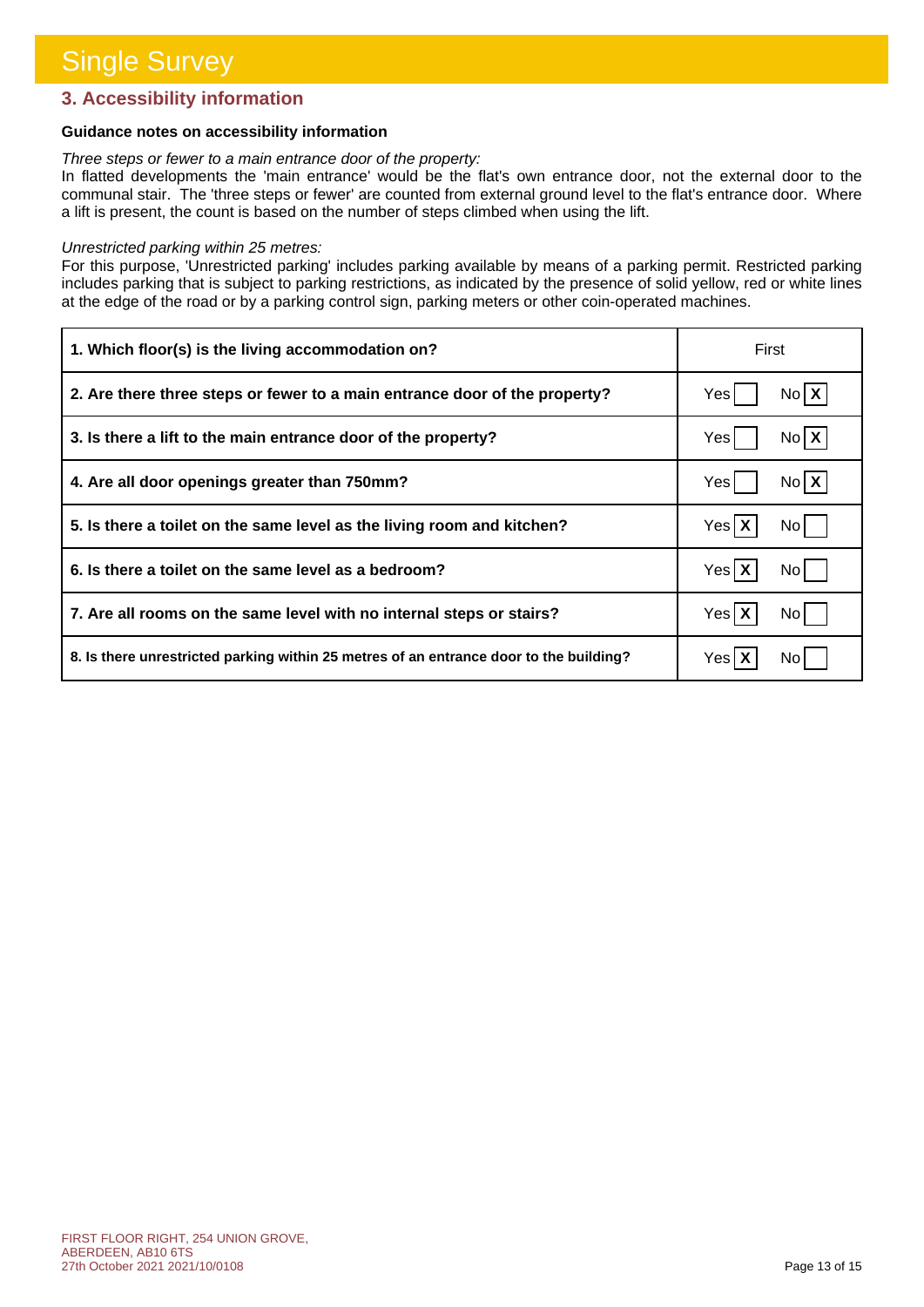### **4. Valuation and conveyancer issues**

This section highlights information that should be checked with a solicitor or licensed conveyancer. It also gives an opinion of market value and an estimated reinstatement cost for insurance purposes.

### **Matters for a solicitor or licensed conveyancer**

The subjects form part of a block of flats and it has been assumed that maintenance/ repair costs of the common parts of the building and external grounds will be shared on an equitable basis with the adjoining proprietors. It is therefore assumed that the costs of repairs detailed within this report which relate to these areas should be apportioned accordingly, although exact liability should be confirmed.

We are unaware of any adverse planning proposals affecting the subjects although this should be confirmed by obtaining a Property Enquiry Certificate.

Absolute ownership assumed. We are unaware of any easements, servitudes or rights of way which may adversely affect the property. This point should be confirmed by reference to the Title Deeds.

It is recommended that when repairs, defects or maintenance items have been identified interested parties make appropriate enquiries in order to satisfy themselves of potential costs and the extent of the works required prior to submitting a legal offer to purchase.

The property appears to have been extended to the rear elevation in the past, although these works appear to be in excess of 20 years old.

#### **Estimated reinstatement cost for insurance purposes**

We are of the opinion that the subjects should be insured for buildings reinstatement purposes for a sum of not less than £190,000.

### **Valuation and market comments**

We are of the opinion that the market value of the subjects all as previously described and on a vacant possession basis would be fairly stated in the region of £140,000.

Property market activity has been impacted due to the current response to COVID-19. This has resulted in an unprecedented set of circumstances on which to make a valuation judgement. The advice is therefore reported on the basis of 'material valuation uncertainty' as per the RICS Red Book Global definition. Consequently, less certainty can be attached to the valuation than would otherwise be the case. It is recommended that the valuation of this property is kept under frequent review as more market evidence becomes available.

| Security Print Code [406519 = 6406 ]<br><b>Electronically signed</b> |
|----------------------------------------------------------------------|
| F Forbes-Davidson                                                    |
| Graham + Sibbald                                                     |
|                                                                      |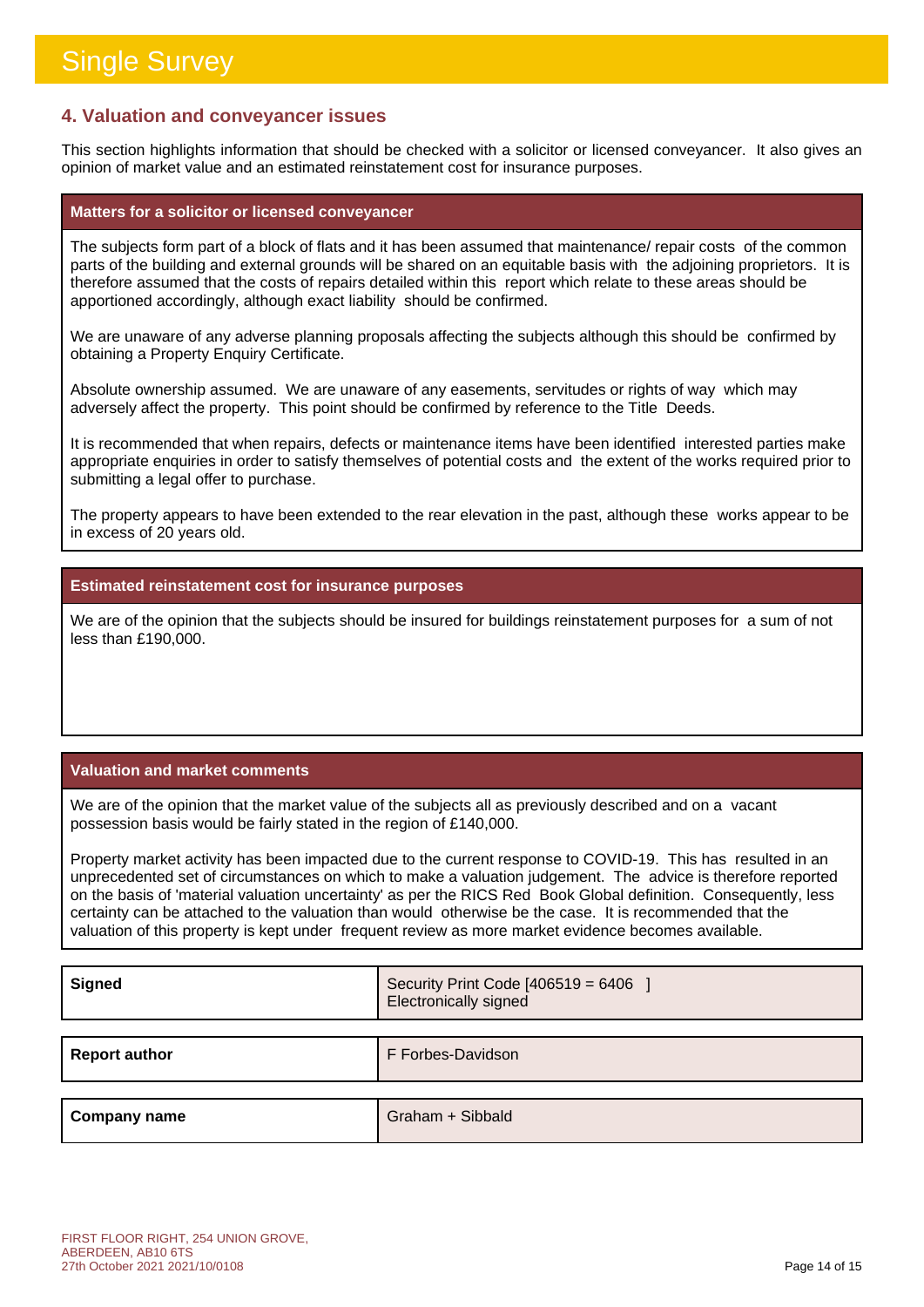| <b>Address</b> | 21 Carden Place, Aberdeen, AB10 1UQ |
|----------------|-------------------------------------|
| Date of report | 1st November 2021                   |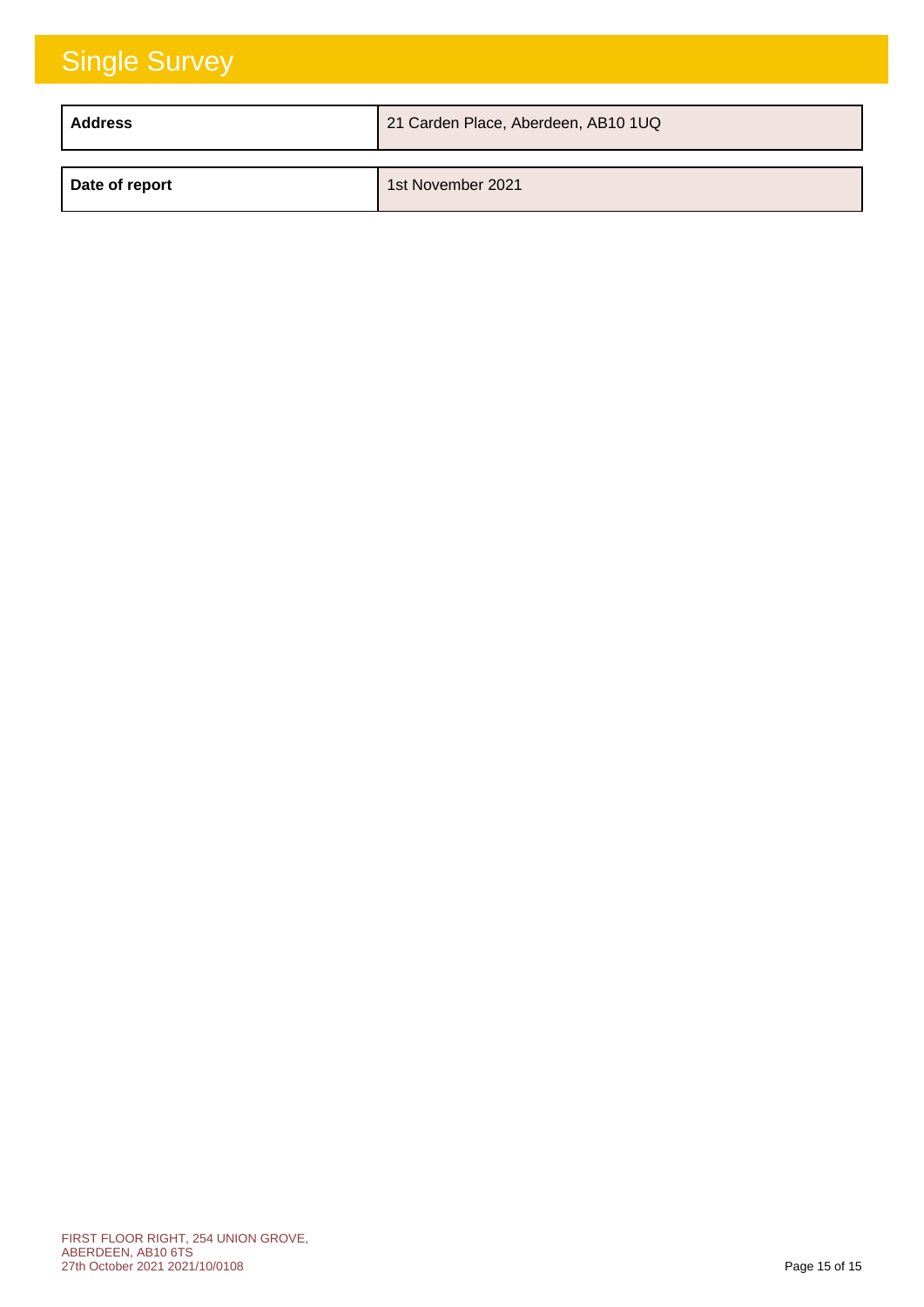### **GRAHAM + SIBBALD**

| <b>Property Address</b>                                        |                                                                                                                                                                                                            |
|----------------------------------------------------------------|------------------------------------------------------------------------------------------------------------------------------------------------------------------------------------------------------------|
| Address<br>Seller's Name<br>Date of Inspection                 | FIRST FLOOR RIGHT, 254 UNION GROVE, ABERDEEN, AB10 6TS<br>Marcus Van Der Laan<br>27th October 2021                                                                                                         |
| <b>Property Details</b>                                        |                                                                                                                                                                                                            |
| <b>Property Type</b>                                           | Bungalow<br>Purpose built maisonette<br>House<br>Converted maisonette<br>Purpose built flat<br>Converted flat<br>X<br>Tenement flat<br>Flat over non-residential use<br>Other (specify in General Remarks) |
| <b>Property Style</b>                                          | Semi detached<br>Mid terrace<br>End terrace<br>Detached<br>High rise block<br>Low rise block<br>Back to back<br> X <br>Other (specify in General Remarks)                                                  |
| e.g. local authority, military, police?                        | $\overline{X}$ No<br>Does the surveyor believe that the property was built for the public sector,<br>Yes                                                                                                   |
| Flats/Maisonettes only                                         | Floor(s) on which located<br>First<br>No. of floors in block<br>Lift provided?<br>X No<br>3<br>Yes<br>No. of units in block<br>6                                                                           |
| Approximate Year of Construction 1900                          |                                                                                                                                                                                                            |
| Tenure                                                         |                                                                                                                                                                                                            |
| X Absolute Ownership                                           | Ground rent £<br>Unexpired years<br>Leasehold                                                                                                                                                              |
| <b>Accommodation</b>                                           |                                                                                                                                                                                                            |
| Number of Rooms                                                | $2$   Bedroom(s)<br>Kitchen(s)<br>$\mathbf 1$<br>Living room(s)<br>$\mathbf{1}$<br>Bathroom(s)<br>1 $ WC(s) $<br>Other (Specify in General remarks)<br>$\mathbf{1}$<br>0                                   |
|                                                                | Gross Floor Area (excluding garages and outbuildings)<br>59<br>m <sup>2</sup> (Internal)<br>m <sup>2</sup> (External)                                                                                      |
|                                                                | Residential Element (greater than 40%) $\overline{X}$ Yes<br>No                                                                                                                                            |
| <b>Garage / Parking / Outbuildings</b>                         |                                                                                                                                                                                                            |
| Single garage<br>Available on site?<br>Permanent outbuildings: | $ X $ No garage / garage space / parking space<br>Double garage<br>Parking space<br>Yes<br>No                                                                                                              |
|                                                                | Communal wash house with storage area above and assumed exclusive store.                                                                                                                                   |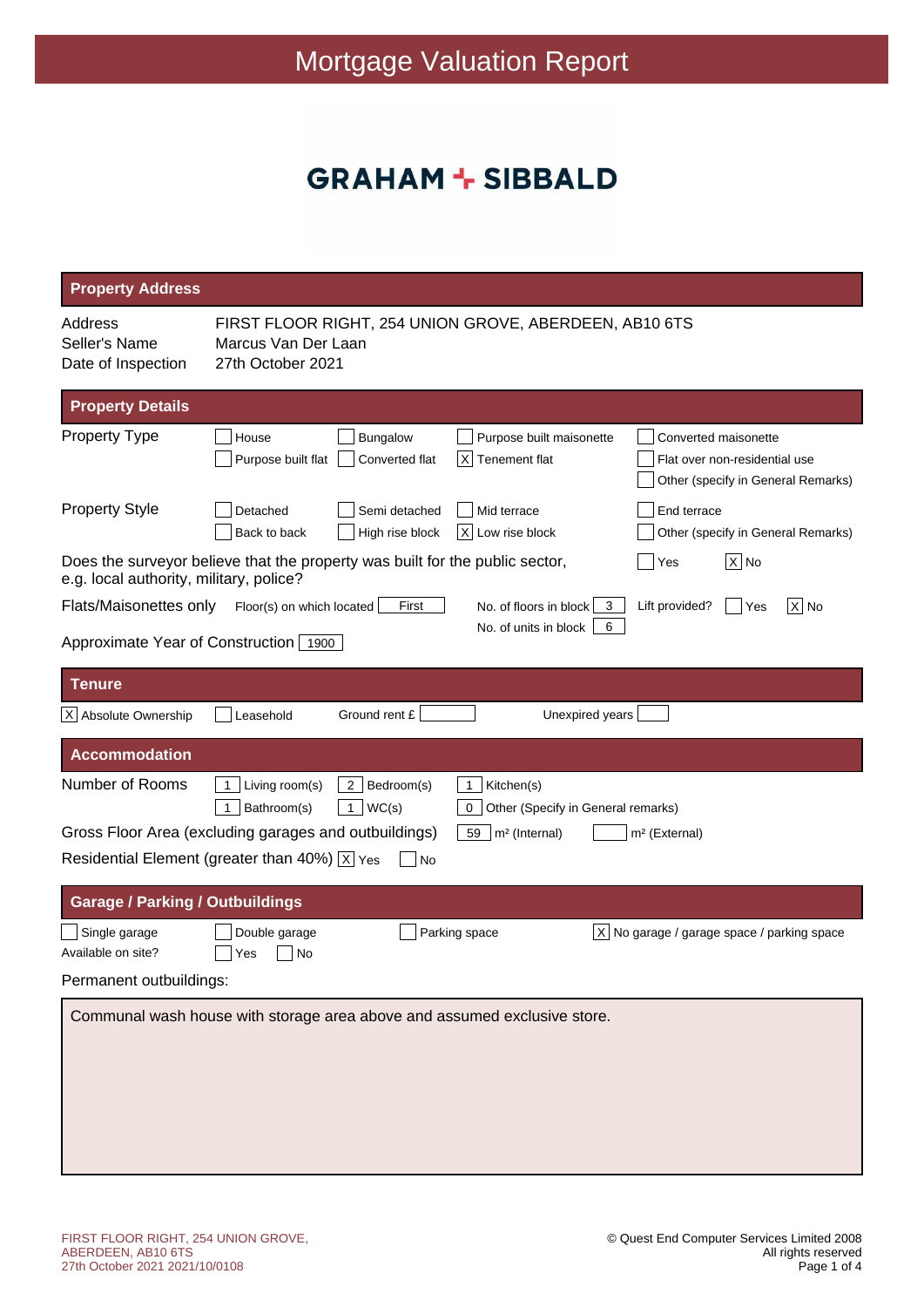# Mortgage Valuation Report

| <b>Construction</b>                                                                                                                                   |                    |                                |                                          |                                            |           |                                    |               |
|-------------------------------------------------------------------------------------------------------------------------------------------------------|--------------------|--------------------------------|------------------------------------------|--------------------------------------------|-----------|------------------------------------|---------------|
| Walls                                                                                                                                                 | <b>Brick</b>       | $ X $ Stone                    | Concrete                                 | Timber frame                               |           | Other (specify in General Remarks) |               |
| Roof                                                                                                                                                  | Tile               | $ X $ Slate                    | Asphalt                                  | Felt                                       |           | Other (specify in General Remarks) |               |
| <b>Special Risks</b>                                                                                                                                  |                    |                                |                                          |                                            |           |                                    |               |
| Has the property suffered structural movement?                                                                                                        |                    |                                |                                          |                                            |           | $ X $ Yes                          | No            |
| If Yes, is this recent or progressive?                                                                                                                |                    |                                |                                          |                                            |           | Yes                                | $ X $ No      |
| Is there evidence, history, or reason to anticipate subsidence, heave, landslip or flood in the<br>immediate vicinity?                                |                    |                                |                                          |                                            |           | Yes                                | $\sqrt{X}$ No |
| If Yes to any of the above, provide details in General Remarks.                                                                                       |                    |                                |                                          |                                            |           |                                    |               |
| <b>Service Connections</b>                                                                                                                            |                    |                                |                                          |                                            |           |                                    |               |
| Based on visual inspection only. If any services appear to be non-mains, please comment on the type and location<br>of the supply in General Remarks. |                    |                                |                                          |                                            |           |                                    |               |
| Drainage                                                                                                                                              | $ X $ Mains        | Private                        | None                                     | Water                                      | X   Mains | Private                            | None          |
| Electricity                                                                                                                                           | $ X $ Mains        | Private                        | None                                     | Gas                                        | $X$ Mains | Private                            | None          |
| <b>Central Heating</b>                                                                                                                                | $\overline{X}$ Yes | Partial                        | None                                     |                                            |           |                                    |               |
| Brief description of Central Heating:                                                                                                                 |                    |                                |                                          |                                            |           |                                    |               |
| Gas fired radiator heating system.                                                                                                                    |                    |                                |                                          |                                            |           |                                    |               |
|                                                                                                                                                       |                    |                                |                                          |                                            |           |                                    |               |
| <b>Site</b>                                                                                                                                           |                    |                                |                                          |                                            |           |                                    |               |
| Apparent legal issues to be verified by the conveyancer. Please provide a brief description in General Remarks.                                       |                    |                                |                                          |                                            |           |                                    |               |
| Rights of way<br>    III-defined boundaries                                                                                                           |                    | Shared drives / access         | Agricultural land included with property | Garage or other amenities on separate site |           | Shared service connections         |               |
|                                                                                                                                                       |                    |                                |                                          |                                            |           | Other (specify in General Remarks) |               |
| <b>Location</b>                                                                                                                                       |                    |                                |                                          |                                            |           |                                    |               |
| Residential suburb                                                                                                                                    | ΧI                 | Residential within town / city |                                          | Mixed residential / commercial             |           | Mainly commercial                  |               |
| Commuter village                                                                                                                                      |                    | Remote village                 |                                          | Isolated rural property                    |           | Other (specify in General Remarks) |               |
| <b>Planning Issues</b>                                                                                                                                |                    |                                |                                          |                                            |           |                                    |               |
| Has the property been extended / converted / altered?                                                                                                 |                    |                                |                                          | $X$ Yes<br>No                              |           |                                    |               |
| If Yes provide details in General Remarks.                                                                                                            |                    |                                |                                          |                                            |           |                                    |               |
| <b>Roads</b>                                                                                                                                          |                    |                                |                                          |                                            |           |                                    |               |
| X Made up road                                                                                                                                        | Unmade road        |                                | Partly completed new road                | Pedestrian access only                     |           | Adopted                            | Unadopted     |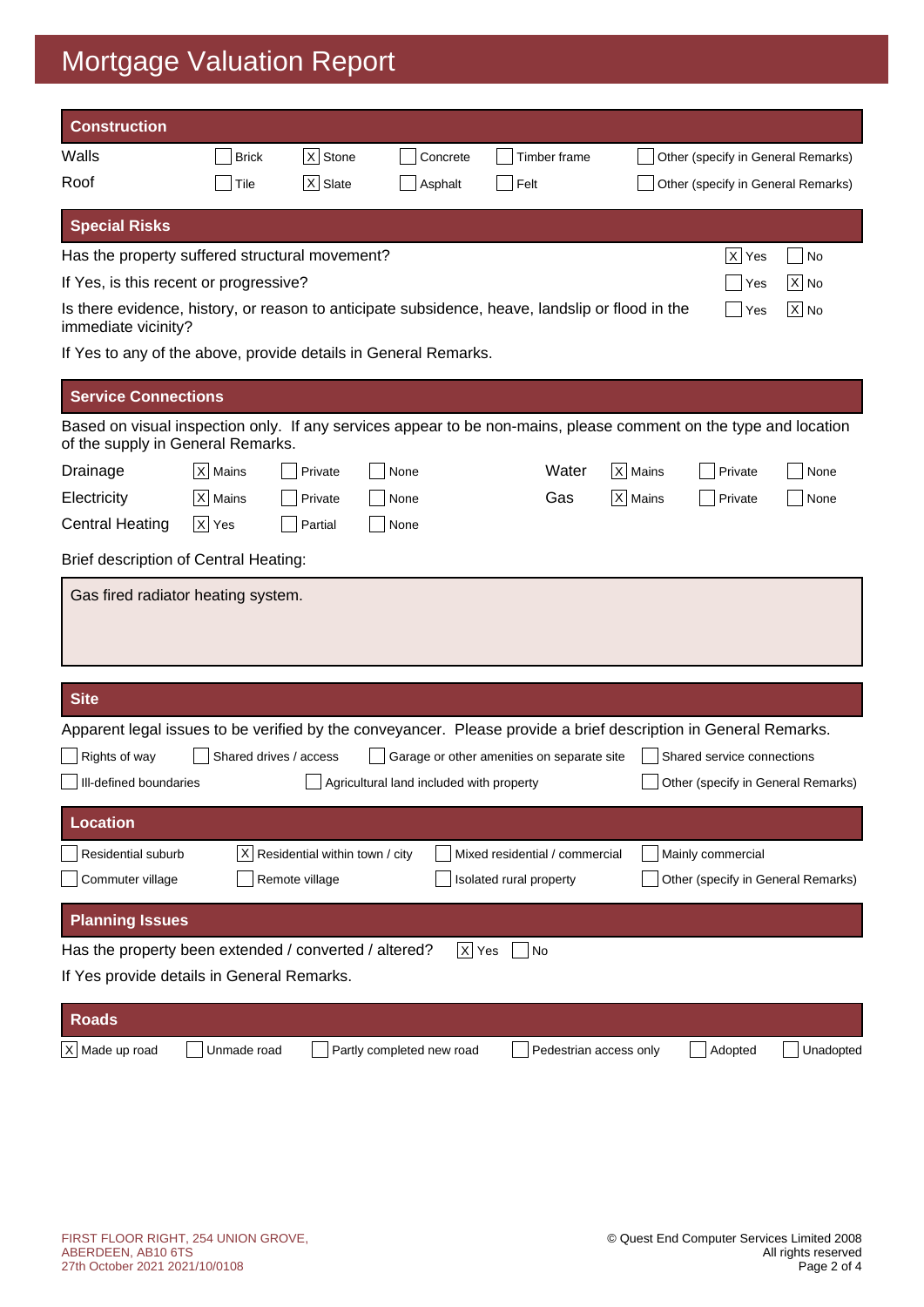### **General Remarks**

The property is located in an established residential housing area, west of Aberdeen city centre, where surrounding properties are of a similar age and type. The property is conveniently located for a range of amenities.

The subjects form part of a block of flats and it has been assumed that maintenance/ repair costs of the common parts of the building and external grounds will be shared on an equitable basis with the adjoining proprietors. It is therefore assumed that the costs of repairs detailed within this report which relate to these areas should be apportioned accordingly, although exact liability should be confirmed.

We are unaware of any adverse planning proposals affecting the subjects although this should be confirmed by obtaining a Property Enquiry Certificate.

Absolute ownership assumed. We are unaware of any easements, servitudes or rights of way which may adversely affect the property. This point should be confirmed by reference to the Title Deeds.

It is recommended that when repairs, defects or maintenance items have been identified interested parties make appropriate enquiries in order to satisfy themselves of potential costs and the extent of the works required prior to submitting a legal offer to purchase.

The property appears to have been extended to the rear elevation in the past, although these works appear to be in excess of 20 years old.

There is evidence of previous movement in the property in the form of sections of fabric being off level. However, this is not inconsistent with a property of this age and style and on the basis of a single inspection appears to be longstanding and non-progressive.

The property is generally in an order commensurate with age and type, although there are some items of repair and maintenance required. The flat roof covering will have a limited lifespan.

### **Essential Repairs**

None noted.

Estimated cost of essential repairs  $E$  Retention recommended?  $\Box$  Yes  $\overline{X}$  No Amount £